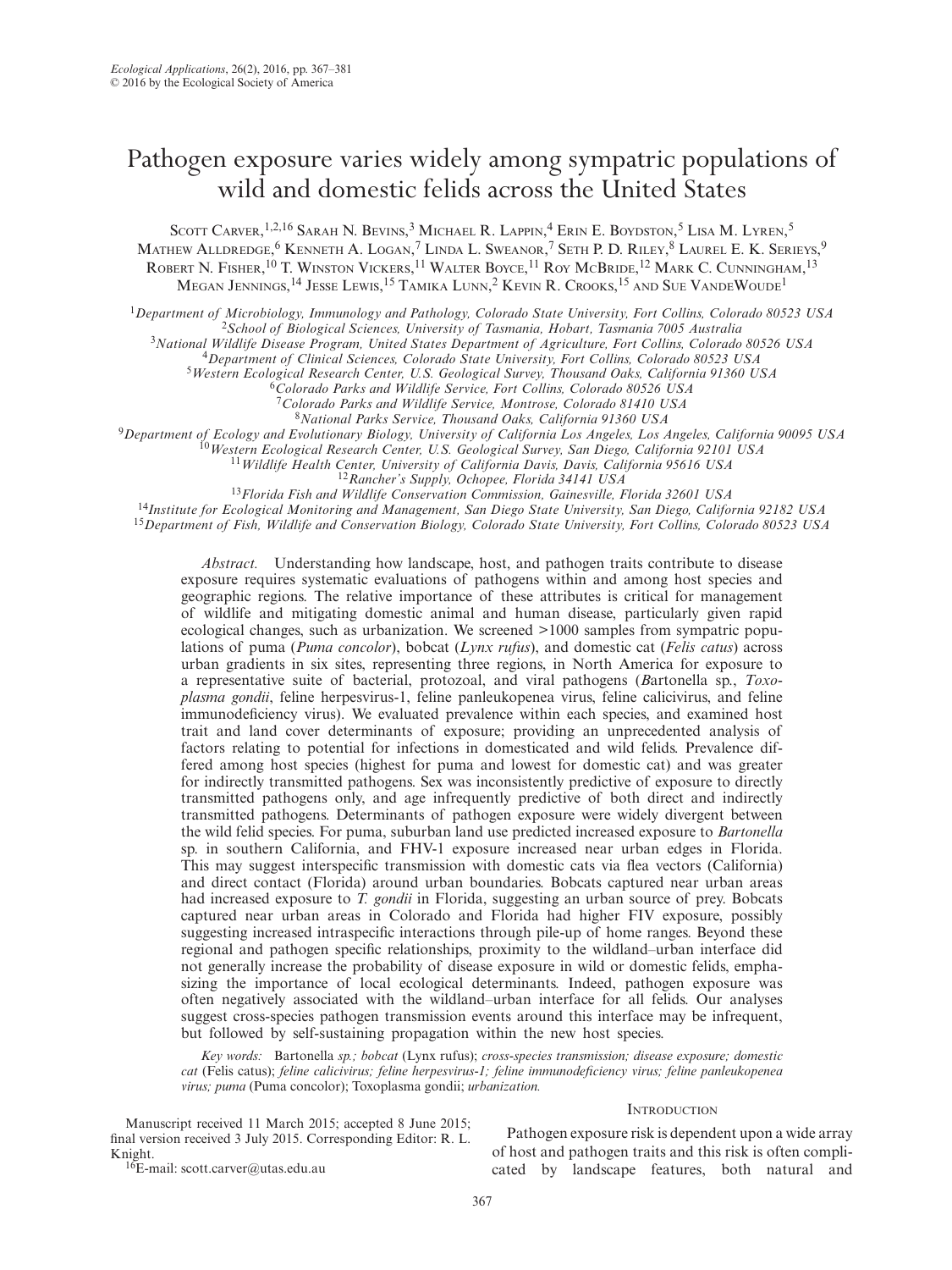anthropogenic, and the multi-host nature of many pathogens (Cleaveland et al. 2001, Bradley and Altizer 2007, Lloyd-Smith et al. 2009). There is a critical need for replicated spatially explicit studies across landscape gradients to test the relative impacts of host, pathogen, and anthropogenic landscape features on pathogen exposure among host species (Brearley et al. 2013). This is particularly true for secretive and difficult to study taxa, such as apex predators and other carnivores, which are ecologically pivotal organisms and frequently impacted by a variety of processes, including urbanization and disease (Crooks and Soulé 1999, Murray et al. 1999, Ripple et al. 2014). In this study, we address this critical knowledge gap, undertaking a large-scale systematic evaluation of a suite of pathogens within sympatric domestic and wild felid host species to test how natural and anthropogenic landscape features, as well as host and pathogen traits, shape patterns of exposure around urbanized areas.

In North America, puma (*Puma concolor*), bobcat (*Lynx rufus*), and domestic cats (*Felis catus*) occupy a continuum of natural and modified habitat types. Puma and bobcats are primarily associated with natural and domestic cats with anthropogenic landscape features, with sympatry frequently exhibited around the interface (Crooks 2002, Ordenaña et al. 2010, Carver et al. 2012). All three species can be infected by similar viral, parasitic, and bacterial pathogens, though risk of exposure varies widely because of differences in habitat, ecology, and species-specific behaviors (Riley et al. 2004, Bevins et al. 2009, 2012, Carver et al. 2012), and not all pathogens can move freely between host species (Parrish et al. 2008). Environmental determinants of pathogen exposure may be similar for the wild (nondomestic) felids, relative to domestic cats, owing to their landscape associations. The pile-up of their territories along the boundaries of natural and developed areas (Riley 2006, Riley et al. 2006), often termed the wildland–urban interface, may also influence pathogen exposure through exaggeration of intra- and interspecific contacts (Bevins et al. 2012). If pathogen transmission is more likely along the wildland–urban interface, then proximity to anthropogenic landscape features might be predictive of wild felid exposure, and proximity to natural habitat might be predictive of domestic felid exposure. Study of disease transmission among these species has broader relevance to human disease through analogous situations, such as human–primate interactions (Pedersen et al. 2005), and because the close association of humans with domestic cats can potentiate transmission of zoonotic agents to humans (Carver et al. 2012). Furthermore, by enhancing our understanding of exposure, this can inform management decisions aimed at mitigating intra- and interspecific transmission, such as through vaccination campaigns or selective removal of individuals.

To develop a deeper understanding of how natural and anthropogenic landscape features, along with host and pathogen traits, shape observed patterns of pathogen exposure, we sampled >1000 wild and domestic felids along urban gradients across multiple sites spanning southern California, Colorado, and southern Florida, USA (Fig. 1). We evaluated exposure to six pathogens that vary in classification, transmission characteristics, disease expression, environmental persistence, and host specificity (Table 1): *Bartonella* sp., *Toxoplasma gondii*, feline immunodeficiency virus (FIV), feline herpesvirus (FHV-1), feline panleukopenia virus (FPV), and feline calicivirus (FCV). *Bartonella* sp. and *T. gondii* infect all three species, are indirectly transmitted, and zoonotic (Bevins et al. 2012). Each felid species is typically infected via direct contact with conspecifics with species-adapted strains of FIV, thus this pathogen serves as a marker for intraspecific disease spread (VandeWoude et al. 2010). The three remaining directly transmitted viruses (FHV-1, FPV, and FCV) are thought to primarily reside in



Fig. 1. Capture locations of wild and domestic felids screened for pathogens across study sites. California sites include Ventura County (VC), Orange County (OC), and San Diego and Riverside Counties (SDRC). Colorado sites include Western Slope (WS) and Front Range (FR). Southern Florida site marked FL. Dark and light green areas indicate forested and shrub and scrub areas respectively, brown indicates agricultural areas, gray represents urbanizing areas, and blue indicates water.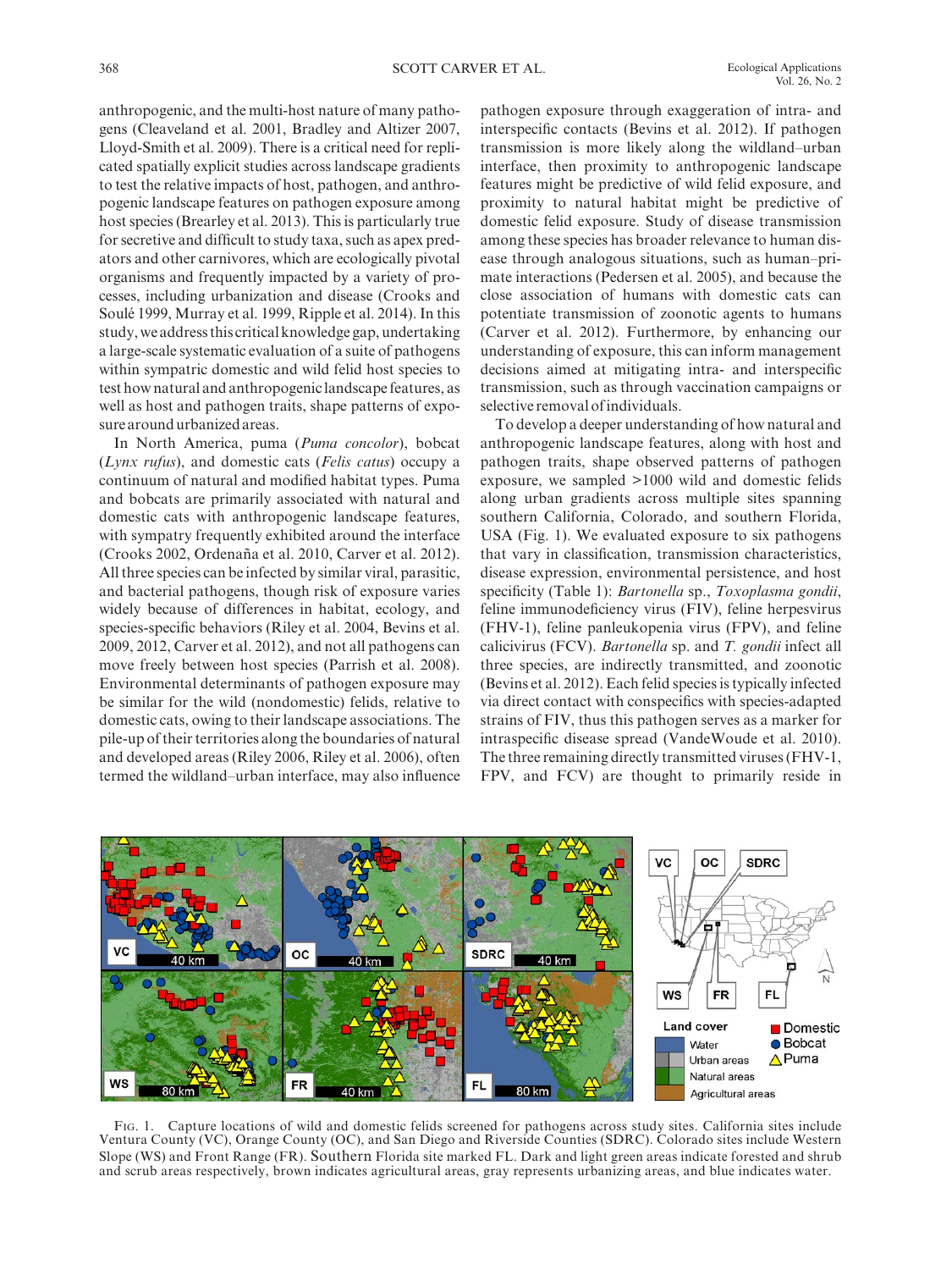| Pathogen       | Classification | Zoonotic       | Host specific | Transmission                 |  |  |  |  |  |
|----------------|----------------|----------------|---------------|------------------------------|--|--|--|--|--|
| T. gondii      | Protozoan      | Yes            | No            | Trophic and<br>environmental |  |  |  |  |  |
| Bartonella sp. | Bacterium      | Yes            | No            | Vector                       |  |  |  |  |  |
| <b>FIV</b>     | Virus          | No             | Yes†          | Direct                       |  |  |  |  |  |
| $FHV-1$        | Virus          | No             | No            | Direct                       |  |  |  |  |  |
| <b>FCV</b>     | Virus          | N <sub>0</sub> | No            | Direct                       |  |  |  |  |  |
| <b>FPV</b>     | Virus          | No             | No            | Direct and environmental:    |  |  |  |  |  |

TABLE 1. Characteristics of pathogens evaluated in this study.

†Puma FIV detected in bobcats on rare occasions (Franklin et al. 2007*a*).

‡Treated predominantly as directly transmitted in analyses.

domestic cats, but can infect bobcats and puma as well (Eberle et al. 1991, Paul-Murphy et al. 1994, Nakamura et al. 1999, Riley et al. 2004, Allison et al. 2013, Foley et al. 2013). Probabilities of exposure may be less for the directly transmitted pathogens owing to dependence on direct interactions (Lelu et al. 2010, Bevins et al. 2012). In contrast, the indirectly transmitted pathogens may be more readily transmittable though multiple environmental and food-chain sources (*T. gondii*) and co-occurrence and social interaction leading to sharing of abundant vectors (*Bartonella* sp.; Lelu et al. 2010, Bevins et al. 2012). The probability of exposure to directly transmitted viruses is also often associated with host traits (being adult and male), owing to age- and sex-specific behaviors (Poulin 1996, Hudson et al. 2002, Zuk 2009, Tompkins et al. 2011), but these relationships are not always as consistent for indirectly transmitted pathogens (Hiestand et al. 2014).

We employed Bayesian hierarchical logistic regression approaches to model (1) how host species, pathogen species, and mode of pathogen transmission was related to the probability of exposure, and (2) how the probability of pathogen exposure within host species was related to host traits (sex and age) and natural and anthropogenic landscape features. We predicted: (1) prevalence of exposure would differ among host species and be greater for pathogens with indirect versus direct modes of transmission, (2) within each host species, traits of being male would positively predict exposure to directly transmitted pathogens, and being older would positively predict exposure generally, (3) landscape predictors of exposure would be more similar between the two wild felids, owing to their landscape associations, than with domestic cats, and (4) proximity to the wildland–urban interface would positively influence disease exposure in all three host species. Our extensive analyses revealed: (1) exposure risk differed among host species and mode of pathogen transmission, (2) within species, host traits were inconsistent predictors of pathogen exposure, (3) predictors of puma and bobcat exposure were highly divergent, and (4) proximity to the wildland–urban interface did not generally increase the probability of disease exposure in wild or domestic felids, emphasizing the importance of local ecological factors as drivers of disease exposure. Overall, our results may suggest relatively rare cross-species transmission events with self-sustaining propagation within the new host species when they do occur.

#### Materials and Methods

## *Study populations, sample collection, and processing*

Samples were derived from six sites spanning three study regions (Fig. 1).

*California*.—Ventura County (VC, also incorporating some of Los Angeles County) and Orange County (OC) sites represent highly urbanized landscapes surrounding the Santa Monica and Santa Ana Mountains north and south of Los Angeles, California respectively. Felids from the eastern portion of San Diego and Riverside Counties (SDRC) were also sampled, representing a more rural and exurban region bordering the Cleveland National Forest. All three Californian sites experience a warm, dry Mediterranean climate, with vegetation communities primarily comprising coastal California sage scrub, chaparral, riparian and coastal oak woodlands, and annual grasslands.

*Colorado*.—Sites included the western slope (WS) located around Montrose and Grand Junction, and the Front Range (FR) northwest of the highly urbanized Denver Metropolitan Area and immediately adjacent to Boulder, Colorado. These sites represent a primarily rural and exurban region for WS and an urban and exurban region for FR. Climates are cooler than Californian sites and semiarid with vegetation characterized by coniferous woodlands and forests primarily interspersed with aspens. Coniferous woodlands are dominated by pinyon–juniper communities at the WS and ponderosa–Douglas fir communities on the FR.

*Florida*.—The Florida (FL) site consists of a mixture of urban, exurban, and agricultural areas around Fort Myers and Naples and encompassing Okaloacoochee Slough State Forest, Florida Panther National Wildlife Refuge, Big Cypress National Preserve, Picayune Strand State Forest, Fakahatchee Strand Preserve State Park, Everglades National Park, and other public and private lands. Climate of this region is characterized as humid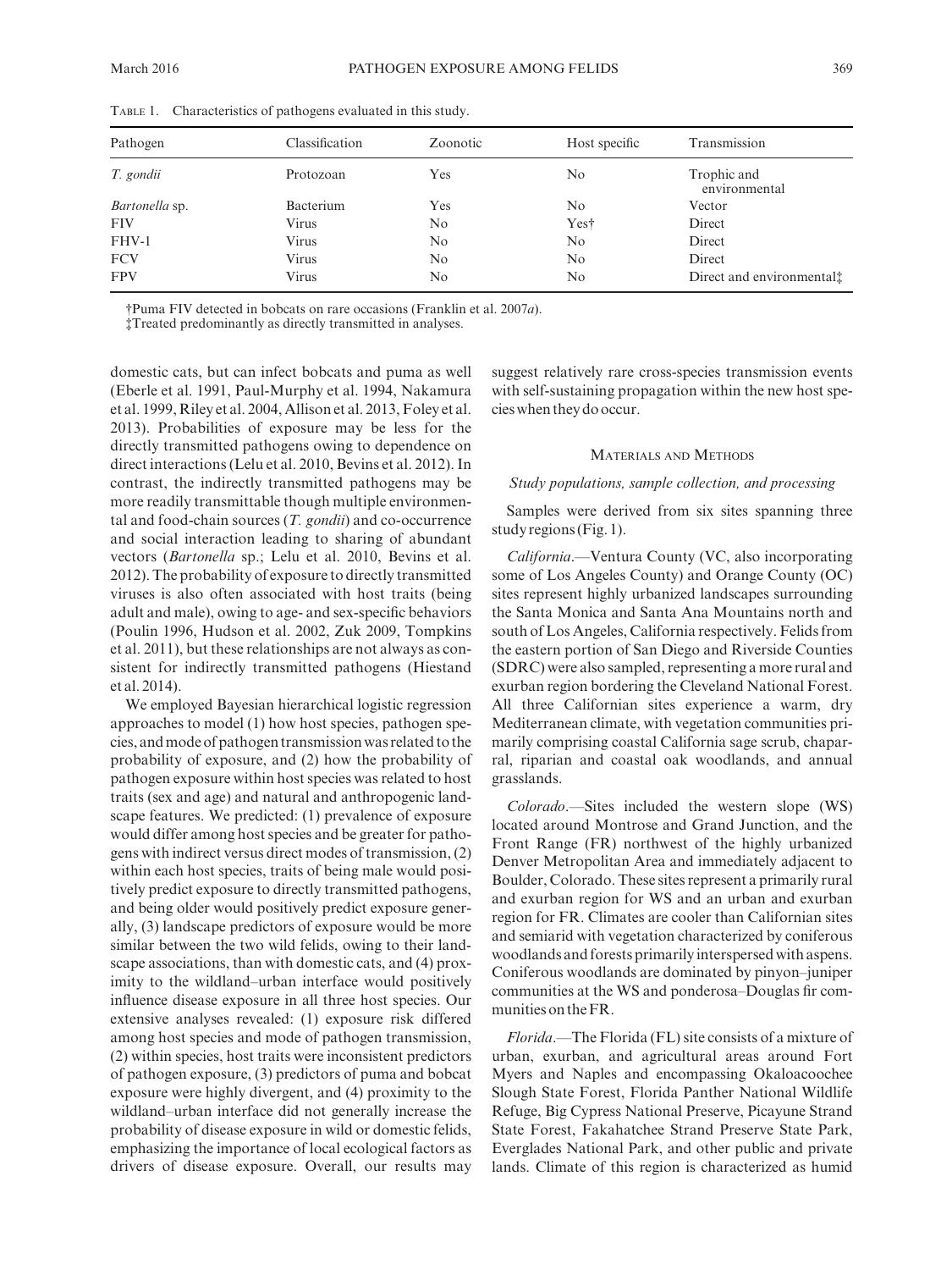subtropical or tropical savanna and vegetation communities consisting of pine flatwoods, south Florida rockland, cypress domes and strands, dwarf cypress, prairies, mixed hardwood swamps, hardwood hammocks, freshwater swamps, and mangroves.

Blood, serum, and oral swab samples from sympatric populations of wild and domestic felids were collected from each study site. Samples from bobcats and puma were obtained from collaborators performing ongoing research. Samples from domestic cats were collected from free-ranging individuals on admission to shelters, or through domestic cat trap, neuter, release programs. Within each site, samples were collected over a 2–3 yr period, with the majority of sample collection occurring from 2001 to 2012. Animal sex and location were recorded at the time of capture, and age (kitten <6 months, young 6 months to 2 yr, adult >2 yr) estimated based on size, weight, and dental wear (Logan and Sweanor 2001). Upon capture, wild felids were anesthetized using a variety of tranquilizers/sedatives (Logan and Sweanor 2001, Riley et al. 2004), sampled, and released. Thoracic fluid was collected from hunter-killed animals instead of serum from a subset of bobcats from WS (Carver et al. 2012). Blood and serum samples were initially stored in ethylenediaminetetraacetic acid and serum-separating tubes. Saliva samples were collected with a sterile swab. Samples were either refrigerated at 4°C or kept on ice until return from the field where they were temporarily frozen at −20°C, and later transferred to −80°C until screening for pathogen exposure. All procedures were performed after appropriate Institutional Animal Care and Use Committee (IACUC) approvals were obtained and with the permission of cooperating agencies.

#### *Landscape characteristics*

Based on georeferenced capture locations (Fig. 1), we calculated land cover types within a buffer surrounding each animal. Buffers were estimated based on published information on average home range size for each felid species, sex, and geographic location (Appendix S1); buffers were considered a relative measure of the extent to which each animal potentially comes into contact with surrounding landscape elements. Landscape elements were classified into 10 general categories that were present across all sites and represent four natural (water, forest, shrub and scrub, grassland) and six anthropogenic (agriculture, altered, exurban, suburban, urban, and highly developed) features. Altered landscape features represent parks, sports grounds, campgrounds, etc., and the urban features are defined as 0.1–10 houses/ha for exurban, 10–25 houses/ha for suburban, >25 houses/ha for urban, and city centers, industrial areas, etc. for highly developed. Home range buffers were created and the relative proportion of each land cover type within buffers calculated from  $30 \times 30$  m pixel size rasters using the buffer and isectpolyrst tools in Geospatial Modeling Environment (Hawthorne 2012). Urban, altered, and

highly developed land cover types were determined from the National Land Use Database raster (Theobald 2012), which provided detailed characterization of anthropogenic land use types. The remaining land cover types were calculated from the National Land Cover Database raster (Fry et al. 2011), which provided better coverage of natural features. As expected, land cover types surrounding domestic cat capture locations were dominated by urbanization, whereas land cover for wild felids was dominated by more natural landscape features, with sitespecific variation (Appendix S2). In addition to land cover surrounding capture locations, we also calculated Euclidean distance of capture location to the nearest urban edge, as determined using the Urban Areas polygon layer from the US Census Bureau (Tiger/Line Shapefiles) and the Near tool in ArcGIS (v9.3.1; ESRI, Redlands, California, USA).

## *Pathogen screening*

Samples were screened to determine exposure to pathogens using assays performed and interpreted following standardized protocols, as previously described (Lappin et al. 1991, 2002, Lappin and Powell 1991, Jensen et al. 2000, Troyer et al. 2005, Franklin et al. 2007*b*, Veir et al. 2008, Ruch-Gallie et al. 2011, Bevins et al. 2012, see Appendix S3). In the majority of cases, pathogen exposure was determined by serological analysis. A small number of domestic cats in this study may have been vaccinated against FCV, FHV-1, and FPV and, thus, serology was not utilized for these pathogens. FPV was not assessed for domestic cats, and FCV and FHV-1 were screened by PCR amplification of domestic cat oral swabs. PCR amplifies viral genomes, so represents individuals actively shedding FHV-1 and FCV, which is typically a characteristic of naturally acquired infection vs. vaccination. Given that domestic cat samples in this study were derived from feral individuals, and the general low prevalence that were PCR positive (see *Results*), it is highly likely that the majority of PCR-positive cats are harboring naturally acquired strains (Veir et al. 2008, Ruch-Gallie et al. 2011). The identity of *Bartonella* sp. serologic results were confirmed by performing PCR on a subset of matching blood samples (*n* = 609/921; Jensen et al. 2000), demonstrating two *Bartonella* sp. to be common among all three felid hosts (*B. henselae* and *B. clarridigea*; species that are predominantly vectored by the domestic cat flea, *Ctenocephalides felis*). Florida puma were the only wild felid population where some individuals receive vaccines (Cunningham et al. 2008) and, thus, analyses (described in following section) were restricted to unvaccinated individuals. Further, the spatial distribution of capture locations are inherently clumped among host species (predominantly urban for domestic cats and non-urban for the wild felids; Fig. 1) and, thus, we recognized spatial autocorrelation could play a role in pathogen exposure. In preliminary analyses we evaluated evidence of this (M. L. J. Gilbertson et al. *in review*),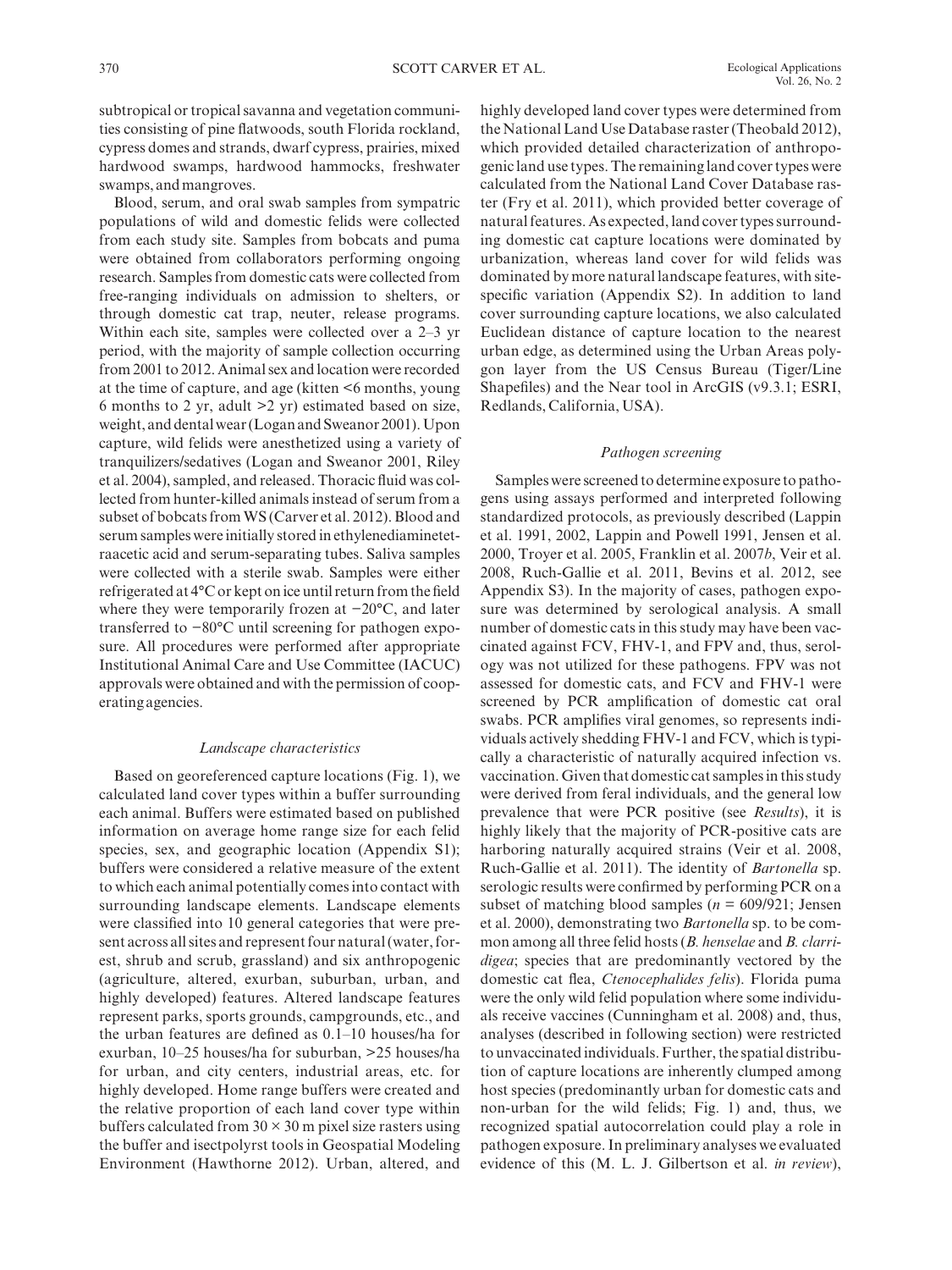

Fig. 2. Prevalence of exposure to pathogens for each host species for sites combined (All) and regions (California, Colorado, and Florida). Prevalence values are maximum likelihood estimates. Prevalence of FPV exposure in domestic cats not examined, due to potential assay cross-reaction if some individuals were vaccinated. See Table 1 for modes of pathogen transmission.

finding little supportive evidence and consequently omitted inclusion of spatially explicit capture location information in the analyses.

# *Analyses*

Analyses reflect animals for which combined sex, age, and geographic location information existed (Appendix S4). To evaluate the effects of host species and mode of pathogen transmission on the probability of exposure we evaluated all pathogens except FPV, since analysis of this pathogen was not performed in domestic cats (Appendices C and D). In a small number of cases, extremely low or high pathogen prevalence (Figs. 2 and 3, Appendix S5) prevented analysis of host trait and landscape determinants of exposure.

*Effects of host species and mode of transmission*.—To evaluate common patterns of pathogen prevalence among host species and pathogen transmission modes, we evaluated how host species (domestic cat, bobcat, and puma) and mode of pathogen transmission (direct, vector-borne, and trophic and environmental) influenced the probability of pathogen exposure utilizing a Bayesian hierarchical logistic regression approach with varying intercepts and slopes among sites. Following preliminary explorations of the pathogen exposure data (see *Results*), we coded host species as 1, 2, and 3 for domestic cats, bobcats and puma, respectively, and mode of pathogen transmission as 1, 2, and 3 for direct (FIV, FHV-1, FCV), vector-borne

(*Bartonella* sp.), and trophic and environmentally (*T. gondii*) transmitted pathogens, respectively. We assigned  $Y_{ii}$ as exposure status for individual  $i = 1,...,n_j$  at location  $j = 1, \ldots, k$ . Serostatus was assumed to have a Bernoulli distribution with parameter π*ij*:

## *Yij*|π*ij* ∼Bernoulli(π*ij*)

where  $\pi_{ii}$  is the probability of individual *i* at location *j* being seropositive. We modeled the probability of being seropositive,  $\pi_{ii}$ , based on predictor variables. The probability of an individual being seropositive was modeled as

$$
logit(\pi_{ij}) = \alpha_{ji} + \beta_{ji} x_i
$$

where  $\alpha$  and  $\beta$  are the model intercept and slope, respectively, for individual *i* varying by location *j*, and *x* was assigned as the predictor variable for individual *i*. Prior distributions for all model parameters in the hierarchy (study sites) were given with the goal of providing conjugate priors that contain little to no influence on the posterior distributions of all the model parameters. We assumed Normal prior distributions on slopes  $\alpha$ , and intercepts β, with mean μ and variance  $σ<sup>2</sup>$ :

$$
\alpha_j \sim \text{Normal}(\mu_\alpha, \sigma_\alpha^2), \quad \text{for } j = 1, \dots, k
$$
  
 $\beta_j \sim \text{Normal}(\mu_\beta, \sigma_\beta^2), \quad \text{for } j = 1, \dots, k$ 

For the variance parameters,  $\sigma^2$ , we determined and utilized non-informative uniform prior hyperparameter distributions, specified as  $\sigma^2$ ~Uniform(0, 100), which was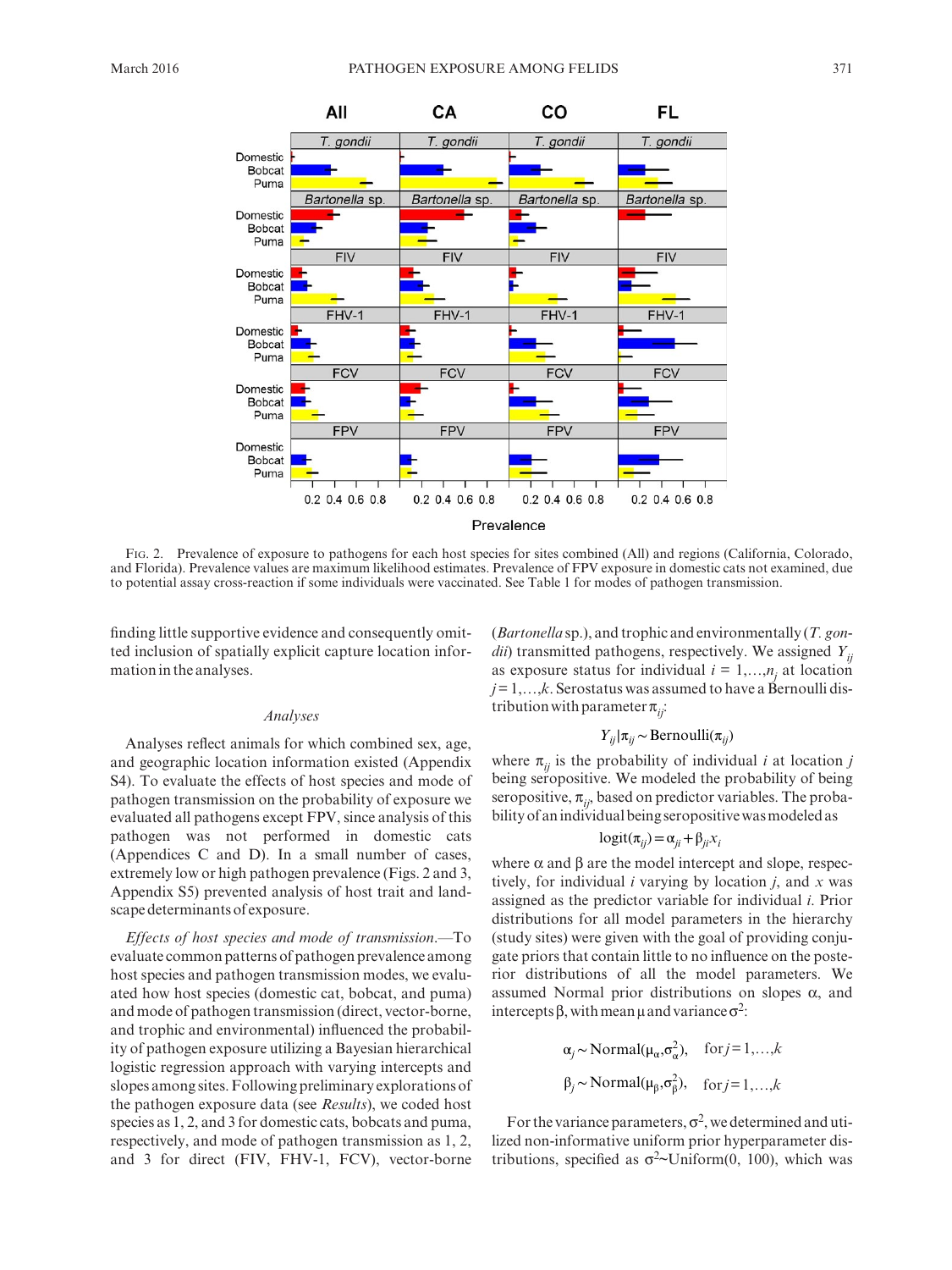|                  | Bobcat<br>Domestic               |    |    |           |                |    |    | Puma      |                    |    | Domestic |           |                |                   | Bobcat |                          |   |    | Puma |           |   |    |    |           |
|------------------|----------------------------------|----|----|-----------|----------------|----|----|-----------|--------------------|----|----------|-----------|----------------|-------------------|--------|--------------------------|---|----|------|-----------|---|----|----|-----------|
|                  | Bartonella sp.                   |    |    |           |                |    |    |           |                    |    |          |           |                | Toxoplasma gondii |        |                          |   |    |      |           |   |    |    |           |
| Age              | Α                                | CA | CO | FL        |                | CA | CO | <b>FL</b> | A                  | CA | CO       | <b>FL</b> | $\overline{A}$ | CA                | CO     | <b>FL</b>                | A | CA | CO   | FL        | A | CA | CO | FL        |
| Sex              | A                                | CA | CO | <b>FL</b> | A              | CA | CO | <b>FL</b> | A                  | CA | CO       | FL        | $\overline{A}$ | CA                | CO     | <b>FL</b>                | A | CA | CO   | FL        | A | CA | CO | FL.       |
| Water            | A                                | CA | CO | FL        | A              | CA | CO | <b>FL</b> | A                  | CA | CO       | <b>FL</b> | $\overline{A}$ | CA                | CO     | FL.                      | A | CA | CO   | FL        | A | CA | CO | FL        |
| Forest           | A                                | CA | CO | FL.       | A              | CA | CO | FL        | A                  | CA | CO       | FL        | $\overline{A}$ | CA                | CO     | FL                       | A | CA | CO   | FL        | A | CA | CO | FL        |
| Shrub/scrub      | А                                | CA | CO | FL        | Α              | CA | CO | <b>FL</b> | Α                  | CA | CO       | <b>FL</b> | A              | CA                | CO     | <b>FL</b>                | А | CA | CO   | FL        | Α | CA | CO | FL        |
| Grassland        | A                                | CA | CO | FL.       | A              | CA | CO | <b>FL</b> | A                  | CA | CO       | <b>FL</b> | $\overline{A}$ | CA                | CO     | FL                       | A | CA | CO   | FL        | A | CA | CO | FL.       |
| Agricultural     | A                                | CA | CO | FL        | A              | CA | CO | <b>FL</b> | А                  | CA | CO       | <b>FL</b> | $\overline{A}$ | CA                | CO     | <b>FL</b>                | A | CA | CO   | FL        | А | CA | CO | FL        |
| Altered          | A                                | CA | CO | FL.       | A              | CA | CO | <b>FL</b> | A                  | CA | CO       | <b>FL</b> | $\overline{A}$ | CA                | CO     | FL                       | A | CA | CO   | <b>FL</b> | A | CA | CO | <b>FL</b> |
| Exurban          | Α                                | CA | CO | FL        | A              | CA | CO | FL        | Α                  | CA | CO       | <b>FL</b> | A              | CA                | CO     | FL                       | Α | CA | CO   | FL        | Α | CA | CO | FL        |
| Suburban         | А                                | CA | CO | FL        | A              | CA | CO | <b>FL</b> | A                  | CA | CO       | <b>FL</b> | $\overline{A}$ | CA                | CO     | <b>FL</b>                | A | CA | CO   | FL        | A | CA | CO | FL        |
| Urban            | Α                                | CA | CO | FL        | A              | CA | CO | FL        | А                  | CA | CO       | FL        | A              | CA                | CO     | <b>FL</b>                | A | CA | CO   | FL        | A | CA | CO | FL        |
| Highly developed | А                                | CA | co | FL        | A              | CA | CO | <b>FL</b> | Α                  | CA | CO       | <b>FL</b> | A              | CA                | CO     | <b>FL</b>                | A | CA | CO   | <b>FL</b> | A | CA | CO | FL.       |
| Distance         | $\overline{A}$                   | CA | CO | FL        | $\overline{A}$ | CA | CO | FL        | A                  | CA | CO       | FL        | $\overline{A}$ | CA                | CO     | FL                       | A | CA | CO   | FL        | A | CA | CO | FL        |
|                  | Feline Immunodeficiency<br>Virus |    |    |           |                |    |    |           | Feline Calicivirus |    |          |           |                |                   |        |                          |   |    |      |           |   |    |    |           |
| Age              | A                                | CA | CO | FL        | $\overline{A}$ | CA | CO | FL        | A                  | CA | CO       | FL.       | A              | CA                | CO     | <b>FL</b>                | A | CA | CO   | FL        | A | CA | CO | FL.       |
| Sex              | Α                                | CA | CO | <b>FL</b> | A              | CA | CO | FL        | Α                  | CA | CO       | <b>FL</b> | А              | CA                | CO     | FL                       | Α | CA | CO   | FL        | A | CA | CO | FL        |
| Water            | A                                | CA | CO | FL        | A              | CA | CO | <b>FL</b> | Α                  | CA | CO       | FL        | A              | CA                | CO     | FL                       | Α | CA | CO   | FL        | А | CA | CO | FL        |
| Forest           | Α                                | CA | CO | FL        | A              | CA | CO | FL        | $\overline{A}$     | CA | CO       | FL        | Α              | CA                | CO     | FL.                      | A | CA | CO   | FL        | A | CA | CO | FL        |
| Shrub/scrub      | A                                | CA | CO | FL        | А              | CA | CO | <b>FL</b> | Α                  | CA | CO       | <b>FL</b> | А              | CA                | CO     | <b>FL</b>                | A | CA | CO   | FL        | A | CA | CO | FL.       |
| Grassland        | A                                | CA | CO | FL.       | Α              | CA | CO | <b>FL</b> | А                  | CA | CO       | <b>FL</b> | A              | CA                | CO     | <b>FL</b>                | Α | CA | CO   | FL        | A | CA | CO | FL.       |
| Agricultural     | А                                | CA | CO | FL        | A              | CA | CO | <b>FL</b> | А                  | CA | CO       | <b>FL</b> | Α              | CA                | CO     | <b>FL</b>                | A | CA | CO   | <b>FL</b> | A | CA | CO | FL        |
| Altered          | А                                | CA | CO | FL.       | A              | CA | CO | <b>FL</b> | А                  | CA | CO       | <b>FL</b> | А              | CA                | CO     | FL                       | A | CA | CO   | FL        | A | CA | CO | FL        |
| Exurban          | A                                | CA | CO | FL        | А              | CA | CO | <b>FL</b> | А                  | CA | CO       | FL        | А              | CA                | CO     | FL                       | A | CA | CO   | FL        | А | CA | CO | FL        |
| Suburban         | Α                                | CA | CO | FL        | A              | CA | CO | <b>FL</b> | А                  | CA | CO       | <b>FL</b> | Α              | CA                | CO     | FL                       | A | CA | CO   | FL        | Α | CA | CO | FL        |
| Urban            | A                                | CA | CO | <b>FL</b> | A              | CA | CO | <b>FL</b> | A                  | CA | CO       | FL        | A              | CA                | CO     | FL                       | A | CA | CO   | FL        | A | CA | CO | FL        |
| Highly developed | Α                                | CA | CO | <b>FL</b> | A              | CA | CO | FL        | A                  | CA | CO       | FL        | A              | CA                | CO     | FL                       | A | CA | CO   | FL        | A | CA | CO | FL.       |
| Distance         | A                                | CA | CO | FL.       | A              | CA | CO | FL.       | A                  | CA | CO       | <b>FL</b> | A              | CA                | CO     | FL.                      | A | CA | CO   | FL        | A | CA | CO | FL.       |
|                  | Feline Herpesvirus-1             |    |    |           |                |    |    |           |                    |    |          |           |                |                   |        | <b>Feline Parvovirus</b> |   |    |      |           |   |    |    |           |
| Age              | А                                | CA | CO | FL        | A              | CA | CO | <b>FL</b> | А                  | CA | CO       | FL        | A              | CA                | CO     | <b>FL</b>                | A | CA | CO   | FL        | А | CA | CO | <b>FL</b> |
| Sex              | $\overline{A}$                   | CA | CO | FL.       | A              | CA | CO | FL        | A                  | CA | CO       | FL        | $\overline{A}$ | CA                | CO     | <b>FL</b>                | A | CA | CO   | FL        | A | CA | CO | FL        |
| Water            | A                                | CA | CO | FL        | A              | CA | CO | <b>FL</b> | А                  | CA | CO       | <b>FL</b> | $\overline{A}$ | CA                | CO     | FL                       | A | CA | CO   | FL        | A | CA | CO | FL        |
| Forest           | A                                | CA | CO | FL        | A              | CA | CO | <b>FL</b> | A                  | CA | CO       | <b>FL</b> | $\overline{A}$ | CA                | CO     | <b>FL</b>                | A | CA | CO   | FL        | A | CA | CO | FL        |
| Shrub/scrub      | $\overline{A}$                   | CA | CO | FL        | A              | CA | CO | <b>FL</b> | A                  | CA | CO       | FL        | A              | CA                | CO     | <b>FL</b>                | А | CA | CO   | FL        | A | CA | CO | FL        |
| Grassland        | $\overline{A}$                   | CA | CO | FL.       | A              | CA | CO | FL        | А                  | CA | CO       | FL        | $\overline{A}$ | CA                | CO     | FL                       | A | CA | CO   | FL.       | A | CA | CO | FL.       |
| Agricultural     | $\mathsf{A}$                     | CA | CO | FL        | A              | CA | CO | FL        | Α                  | CA | CO       | FL        | $\overline{A}$ | CA                | CO     | FL                       | A | CA | CO   | <b>FL</b> | A | CA | CO | <b>FL</b> |
| Altered          | A                                | CA | CO | <b>FL</b> | Α              | CA | CO | FL        | A                  | CA | CO       | FL        | A              | CA                | CO     | FL                       | A | CA | CO   | FL        | A | CA | CO | FL        |
| Exurban          | A                                | CA | CO | FL        | A              | CA | CO | <b>FL</b> | A                  | CA | CO       | <b>FL</b> | A              | CA                | CO     | <b>FL</b>                | A | CA | CO   | FL        | A | CA | CO | <b>FL</b> |
| Suburban         | A                                | CA | co | FL        | Α              | CA | CO | <b>FL</b> | А                  | CA | co       | FL        | A              | CA                | CO     | <b>FL</b>                | A | CA | CO   | FL        | A | CA | CO | FL        |
| Urban            | A                                | CA | CO | FL.       | A              | CA | CO | <b>FL</b> | А                  | CA | CO       | FL        | A              | CA                | CO     | <b>FL</b>                | А | CA | CO   | FL        | A | CA | CO | <b>FL</b> |
| Highly developed | A                                | CA | CO | FL        | A              | CA | CO | <b>FL</b> | A                  | CA | CO       | FL        | $\overline{A}$ | CA                | CO     | <b>FL</b>                | A | CA | CO   | FL        | A | CA | CO | FL        |
| Distance         | $\overline{A}$                   | CA | CO | FL.       | A              | CA | CO | <b>FL</b> | A                  | CA | CO       | <b>FL</b> | $\overline{A}$ | CA                | CO     | <b>FL</b>                | A | CA | CO   | FL        | A | CA | CO | FL        |

Fig. 3. Predictors of pathogen exposure among sites (all [A], California [CA], Colorado [CO], Florida [FL]) for domestic cat, bobcat, and puma. Dark and light green shading represents strong and trending positive relationships, and dark and light orange shading represents strong and trending negative relationships of predictors to exposure status. Strong and trending relationships denoted by credible intervals of coefficients not overlapping zero for 2.5–97.5% and 10–90%, respectively. Gray regions indicate pathogens and/or sites which were omitted. Florida puma and bobcats were not screened for *Bartonella* sp. (Appendix S4). *T. gondii* and FPV were also omitted for domestic cats owing to low prevalence (Fig. 2) and potential serological cross-reaction among vaccinated individuals (see *Methods*), respectively (see Appendix S4 and S8). Dashed lines demarcate host, natural, and anthropogenic predictor variables. See Appendix S8 for the full suite of coefficients among all sites.

used across all models. Hierarchical models were fit in R and WinBUGS (Speigelhalter et al. 2002), utilizing the R2WinBUGS package. The Markov chain Monte Carlo (MCMC) procedure was used to estimate posterior distributions. We initiated three chains with different points in parameter space, and ran these chains for 50 000 iterations after a burn-in period of 5000 iterations, ensuring convergence of model parameters. Convergence of the Markov chains was assessed following Gelman and Hill (2007). We summarized posterior distributions of model coefficients, β, by the Bayesian median and 95% credible intervals for study regions (CA, CO, and FL; see Appendix S6 for sitespecific coefficients).

Because there were multiple directly transmitted pathogens, we also evaluated if the probability of exposure differed among these and if this had any impact on the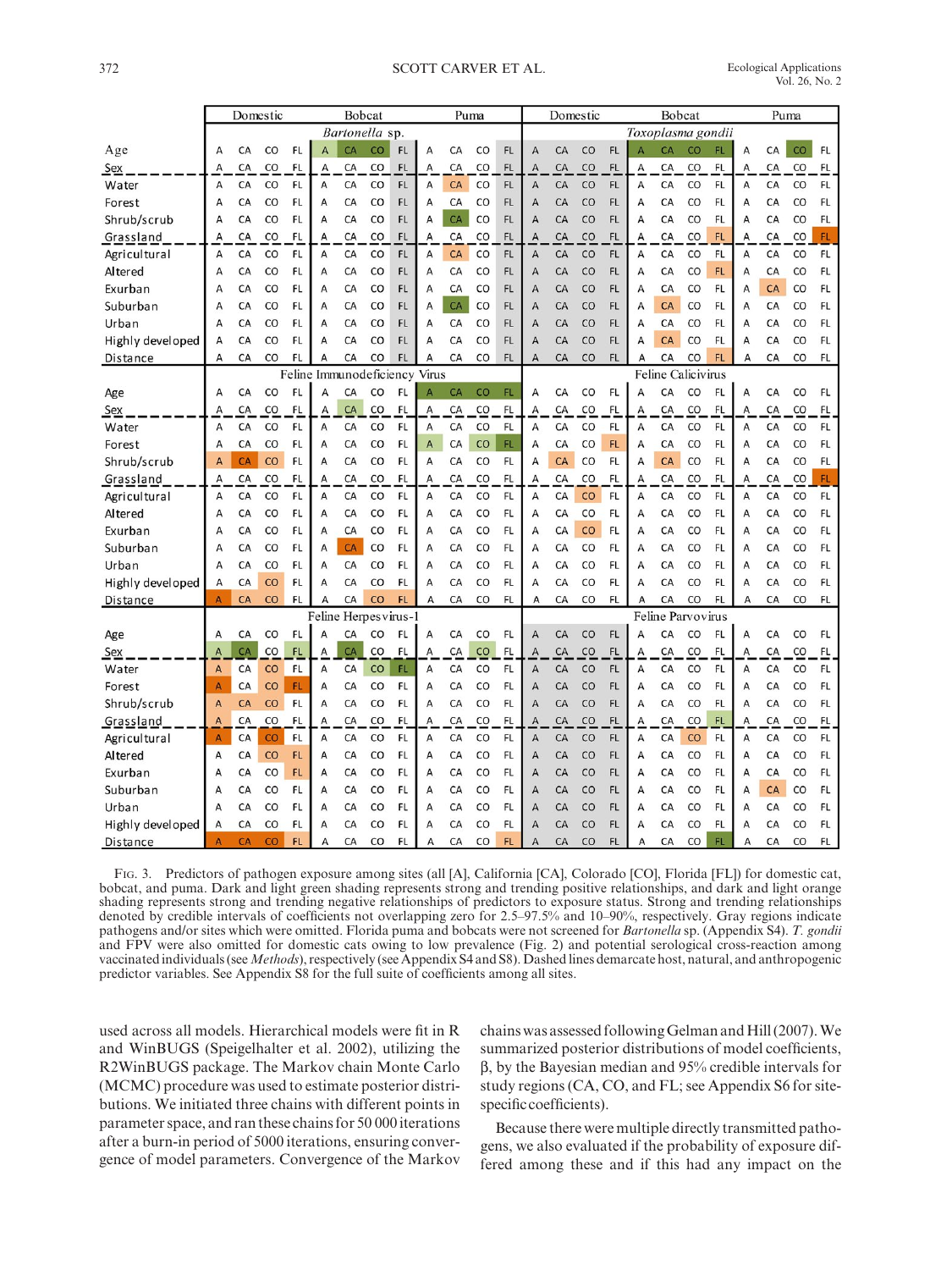outcome of comparisons among transmission modes, again using a Bayesian hierarchical logistic regression structure (see Appendix S7 for site-specific coefficients). In preliminary analyses, FHV-1 and FCV did not differ and were thus lumped for comparison to FIV (see *Results*). Additionally, we evaluated the effects of host species within pathogen transmission modes independently (see justification in *Results*). For purposes of presentation estimates of prevalence (±95% credible interval [CI]) were made using maximum likelihood estimation using the stats4 package in R (v.12.14.1; R Development Core Team 2008).

# *Effects of host traits and landscape features for pathogen exposure within each host species*

We evaluated how host traits (sex and age) and landscape features (proportion of buffered capture location for each land cover type and distance to urban edge) influenced the probability of pathogen exposure within each host species. A Bayesian hierarchical logistic regression approach, with varying intercepts and slopes among sites, was again utilized. We modeled all pairwise and single combinations of the 12 predictor variables (sex, age, water, forest, shrub and scrub, grassland, agriculture, altered, exurban, suburban, urban, highly developed, and distance to urban edge, resulting in 91 model combinations) to find the optimal predictors for  $\pi_{ii}$ . Single and pairwise model combinations enabled multi-model comparison and model averaging and avoided confounding effects of having more models than data (Burnham and Anderson 2002). We coded the sex effect to 1 for females and 2 for males. The age effect was coded as 1 for kitten, 2 for young, and 3 for adult. Prior to modeling effects of predictors on host exposure status, we evaluated relationships among predictors using Pearson correlation analyses, determining that correlations among predictors were acceptably low  $(r < 0.7)$  and did not warrant elimination of predictors or collapsing of predictors into principal components. We used the Deviance Information Criterion (DIC), a generalization of the Akaike Information Criterion (AIC; Burnham and Anderson 2002), to compare candidate models and calculate models weights (Speigelhalter etal. 2002), which is analogous to calculation of model weights from AIC (Burnham and Anderson 2002). We summarized posterior distributions of model coefficients, β, by the Bayesian median and 95% CI, which we model-averaged across single and pairwise model combinations as suggested by Burnham and Anderson (2002).

For all analyses, strong and trending predictors of exposure were classified as coefficients with 95% and 80% CI not overlapping zero.

# Results

## *Effects of host species and pathogen mode of transmission*

As predicted, the probability of pathogen exposure differed among host species (Table 2, Fig. 2). Exposure increased from domestic cat to bobcat to puma (coefficient and 95% CI: 0.606, 0.061–1.111). This relationship between host species and disease exposure was consistent among study regions (CA, 0.398, 0.151–0.636; CO, 1.037, 0.798–1.272; FL, 0.349, 0.077–0.629; see Appendices E–H for CA and CO specific sites). Also consistent with predictions, the probability of exposure corresponded to transmission mode, with increasing prevalence from directly transmitted (FIV, FHV-1, FCV) to vector-borne (*Bartonella* sp.) to trophic and environmentally transmitted (*T. gondii*) pathogens (Fig. 2, Table 2; 0.486, 0.003–0.928). This relationship was consistent in California (0.668, 0.457–0.862) and Colorado (0.463, 0.254–0.677), but not in Florida  $(-0.007, -0.282 - 0.270).$ 

Because the directly transmitted pathogens composed multiple viruses, we evaluated if the probability of pathogen exposure differed among them (excluding FPV, see *Methods*). FIV exposure was greater than FHV-1 and FCV (Fig. 2, Table 2; mean 0.500, 0.205–0.813; CA, 0.465, 0.162–0.787; CO, 0.428, 0.103–0.710; FL, 0.705, 0.348–1.087). To determine if the differences among transmission modes were influenced by differences among the directly transmitted pathogens, we restricted the directly transmitted pathogen group to FIV (the highest prevalence of the directly transmitted pathogens) and re-ran the analysis. Again, consistent with our prediction, the probability of exposure increased from directly transmitted (FIV only) to vector-borne (*Bartonella* sp.) to trophic and environmentally transmitted (*T. gondii*) pathogens (Fig. 2, Table 2; 0.331, −0.020–0.731). This relationship was consistent in California (0.420, 0.206–0.645) and Colorado (0.374, 0.133–0.609), but not in Florida (−0.055,  $-0.370-0.246$ .

The effects of host species also differed among transmission modes (Fig. 2, Table 2) and, thus, we evaluated the effects of host species within each mode. The probability of host exposure increased from domestic cat to bobcat to puma for pathogens that were both directly transmitted (mean 0.560, −0.080–1.321; CA, 0.243, −0.085–0.568; CO, 1.083, 0.753–1.442; FL, 0.434, 0.110–0.742) and trophic and environmentally transmitted (mean 2.508, 1.627–3.564; CA, 2.933, 2.279– 3.899; CO, 2.252, 1.757–2.771; FL, 1.739, 0.986–2.298). Differences in prevalence of exposure among host species was most pronounced for the trophic and environmentally transmitted pathogen, *T. gondii* (Fig. 2). In contrast, for the vector-borne *Bartonella* sp., the probability of exposure declined from domestic cat to bobcat to puma (mean −0.826, −1.889–0.114), particularly in California (−0.841, −1.336 to −0.369) and Florida (−1.881, −3.926 to −0.660), but not Colorado (−0.316, −0.794–0.214). FPV prevalence of exposure in wild felids was consistent with patterns for other directly transmitted viruses, potentially suggesting that this pathogen is commonly transmitted via direct contact (Table 1, Fig. 2).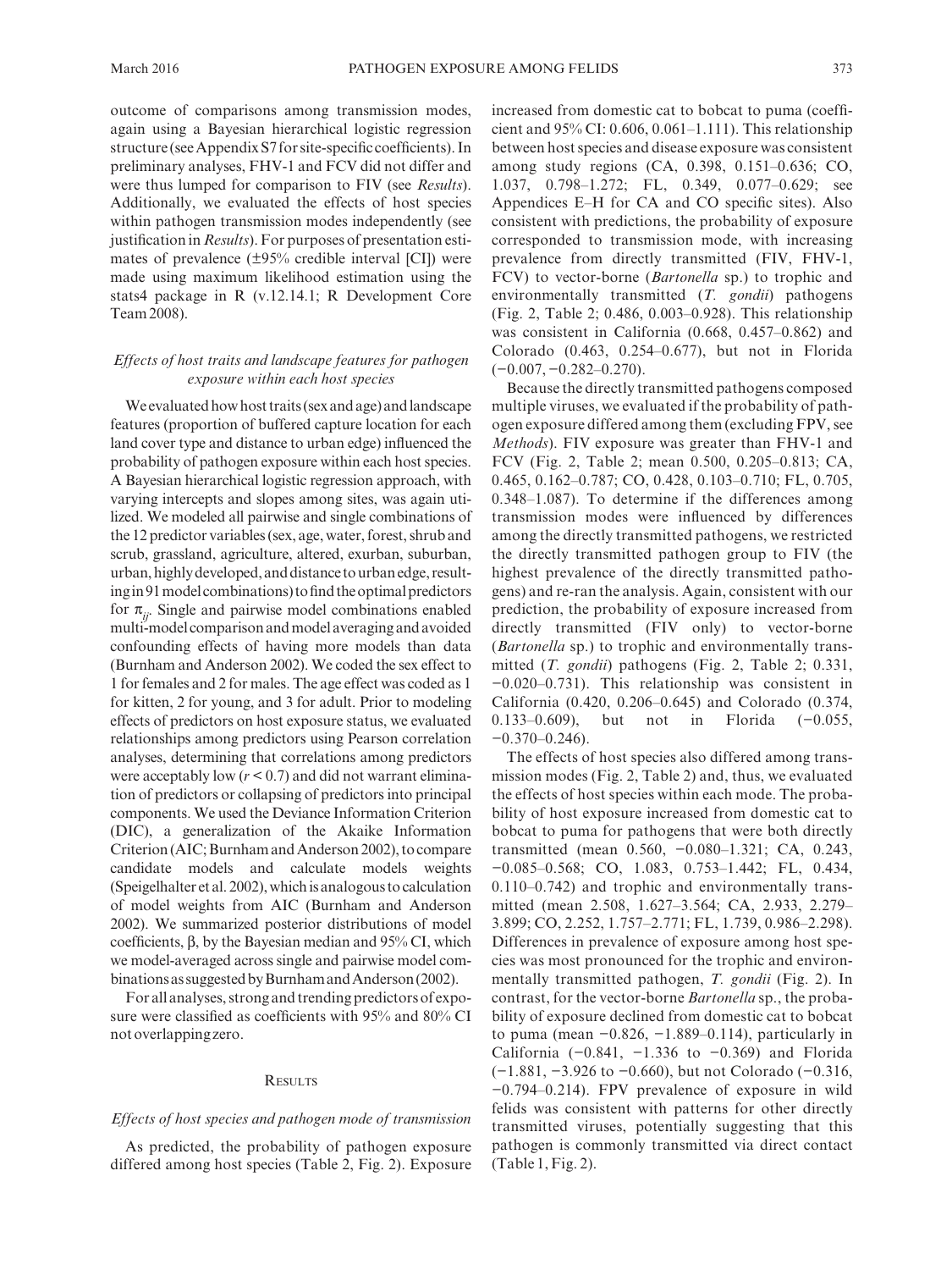Table 2. Summary of major findings associated with exposure risks.

| Factor                                                         | Significant findings                                                                                                                                                                                                                                                                                                                                                                                                                                                                                                                                                                                                                                                                                                                                                                                                   |
|----------------------------------------------------------------|------------------------------------------------------------------------------------------------------------------------------------------------------------------------------------------------------------------------------------------------------------------------------------------------------------------------------------------------------------------------------------------------------------------------------------------------------------------------------------------------------------------------------------------------------------------------------------------------------------------------------------------------------------------------------------------------------------------------------------------------------------------------------------------------------------------------|
| Host species, pathogen<br>species, and mode of<br>transmission | Overall, prevalence differed among host species (puma > bobcat > domestic cat) and transmission<br>modes (trophic and environmental $[T. \text{ gondil} ]$ transmission > vector-borne $\text{[Bartonella sp.]}$ ><br>directly transmitted [viruses]). Exposure to directly transmitted and trophic and environmentally<br>transmitted pathogens increased from domestic cat to bobcat to puma. Exposure to vector-borne<br>transmitted decreased from domestic cat to bobcat to puma. Exposure varied among directly<br>transmitted pathogens ( $FIV > FHV-1$ and $FCV$ ), but this did not impact comparisons of trans-<br>mission mode                                                                                                                                                                              |
| Sex and age                                                    | Sex was a predictor of exposure (males > female) for directly transmitted pathogens only. But, over-<br>all, sex was not a common predictor among hosts, sites and pathogens. Age was positively predic-<br>tive of puma FIV, and indirectly transmitted pathogens of bobcats (Bartonella sp. and T. gondii),<br>but not predictive of domestic cat pathogen exposure                                                                                                                                                                                                                                                                                                                                                                                                                                                  |
| Similarity between wild<br>felids                              | Divergent landscape and host predictors of pathogen exposure among bobcat and puma, despite<br>more similar ecology than domestic cats                                                                                                                                                                                                                                                                                                                                                                                                                                                                                                                                                                                                                                                                                 |
| Urbanization and<br>cross-species exposure                     | Urbanization positively predictive for <i>Bartonella</i> sp. exposure in California puma, implicating spill-<br>over from domestic cat fleas (Ctenocephalides felis). Florida puma near urban edges were more<br>likely to be FHV-1 exposed suggesting possible exposure through domestic cat contact. Bobcat<br>exposure to T. gondii greater near urban edges in Florida, implicating urban prey sources.<br>Increased FIV exposure of bobcats near urban areas in CO and FL suggesting possible home-<br>range pile-up. No other evidence of urban features associated with increased wild felid pathogen<br>exposure, or natural landscape features associated with increased domestic cat exposure. Wild<br>and domestic felid pathogen exposure often negatively associated with the wildland-urban<br>interface |

# *Effects of host trait and landscape features for pathogen exposure within host species*

We predicted that the host trait of sex would be a consistent predictor of directly transmitted pathogens (FIV, FCV, FHV-1, and FPV) and age a general predictor of exposure, within each host species. Overall, sex (males > female) predicted the probability of host exposure to one (FHV-1) out of the three directly transmitted pathogens for domestic cats, but was not predictive of pathogen exposure among bobcat or puma (Fig. 3, Table 2). There was some site specificity for sex as a predictor for directly transmitted pathogens for all three host species. Sex was not predictive of exposure to vector-borne (*Bartonella* sp) or trophic and environmentally transmitted pathogens (*T. gondii*; Fig. 3, Table 2). Age was a consistent positive predictor among sites of one (FIV) out of the four directly transmitted pathogens of puma, but was not predictive of domestic cat or bobcat exposure to directly transmitted pathogens (Table 2). Age was also positively predictive of bobcat exposure to both vector-borne and trophic and environmentally transmitted pathogens. *T. gondii* exposure in puma was positively predicted by age in Colorado, but age was not predictive of domestic cat exposure to any pathogen (Fig. 3, Table 2). Overall, and in contrast to our prediction, host traits were inconsistent predictors of pathogen exposure within host species.

We expected that predictors of pathogen exposure would be more similar between bobcat and puma than with domestic cats. Consistent with this prediction, for both bobcats and puma, age was a common positive predictor of *T. gondii* exposure in Colorado and grassland a common negative predictor in Florida (Fig. 3). However, beyond these cases, strong or trending predictors of exposure were divergent between these hosts for all sites and

pathogens (Table 2). Sex was a common positive predictor of FHV-1 exposure for domestic cats and bobcats in California. The probability of FIV exposure was also higher near urban areas in Colorado for both of these hosts. Domestic cats were otherwise also divergent in the strong and trending predictors from bobcat and puma (Fig. 3). Thus overall, contrary to predictions, variables that were predictive of pathogen exposure were highly divergent among host species.

A primary expectation was that proximity to boundaries of natural and anthropogenic areas may exacerbate pathogen exposure. We anticipated this would be evidenced by increased wild felid pathogen exposure associated with anthropogenic predictors, and increased domestic cat exposure associated with natural landscape predictors. For wild felids, we found pathogen- and region-dependent relationships between anthropogenic development and increased exposure. Our expectation was supported with regard to increased bobcat exposure to *T. gondii* exposure near urban edges in Florida and FIV exposure in Colorado and Florida (Fig. 3, Table 2). Our expectation was also supported for puma exposure to *Bartonella* sp., which increased with suburban areas in California, and FHV-1 exposure, which increased near urban edges in Florida (Fig. 3, Table 2). No other pathogens of puma or bobcats indicated increased exposure associated with anthropogenic features in these regions. Indeed, where predictors of pathogen exposure were related to urban and agriculture landscape types, these were otherwise negative, implying higher probability of exposure in natural habitats. For example, bobcat exposure to *T. gondii* was negatively related to suburban and highly developed landscape features in California (Fig. 3). Bobcat exposure to FPV was also negatively associated with agricultural areas in Colorado (Fig. 3). Similarly, in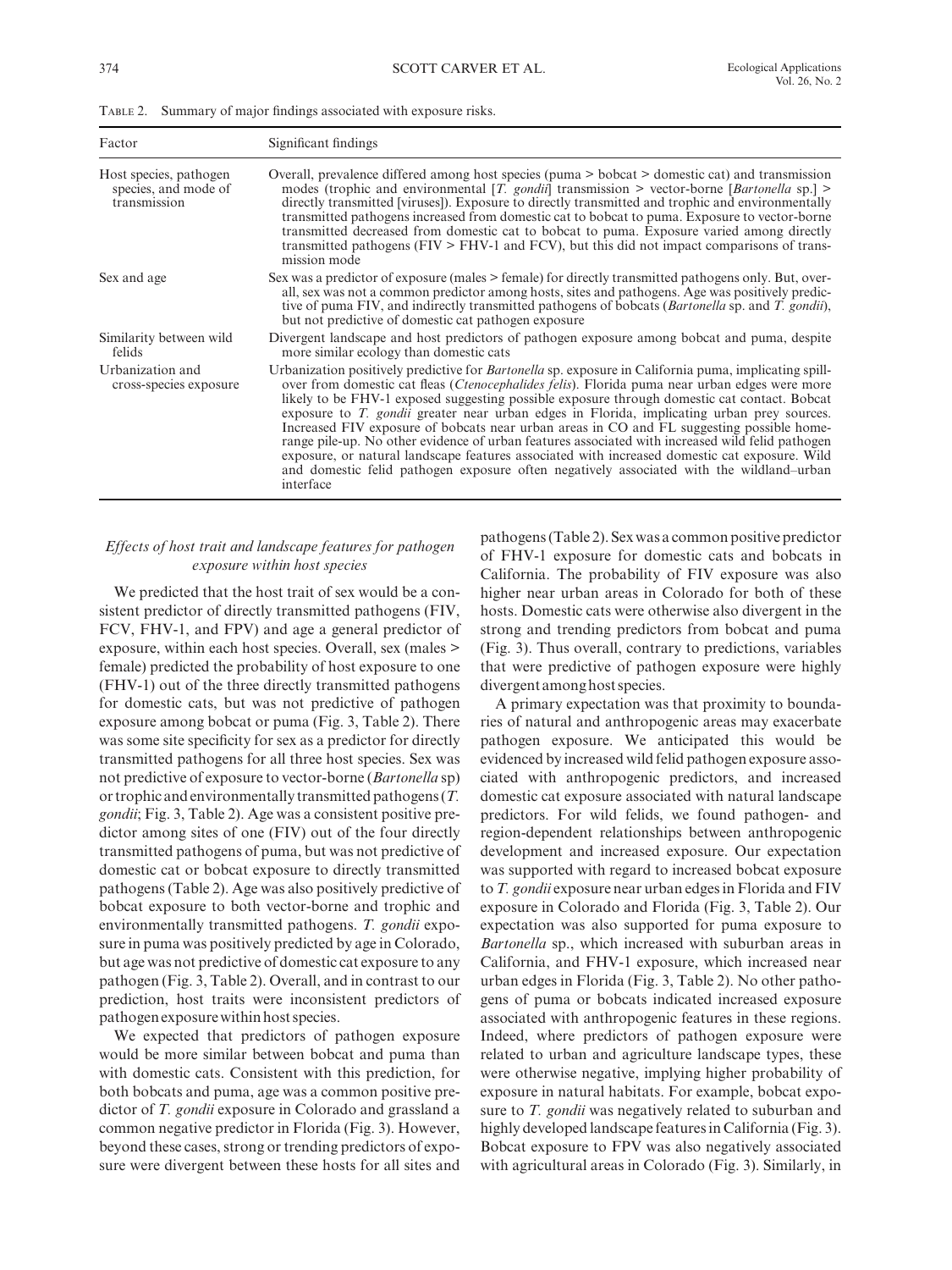California, puma exposure to *T. gondii* was negatively related to exurban areas, and exposure to FPV negatively related to suburban areas (Fig. 3). For natural landscape features, predictors of bobcat exposure to FPV exposure in Florida was higher associated with grassland and at greater distances from urban edges, and puma exposure to FIV overall (although most strongly in Colorado and Florida) was positively related to their known habitat preference of forest cover (Fig. 3).

Reciprocally, for domestic cats, results demonstrate that proximity to natural habitat does not generally result in increased pathogen exposure (in contrast to our prediction). Exposure to two pathogens (FIV and FHV-1) was generally lower in natural habitat, or near certain anthropogenic landscape features (highly developed, agriculture, altered, and exurban), where domestic cat densities are typically less than in urban and suburban areas (Fig. 3). Domestic cat exposure to FIV was negatively predicted by shrub/scrub, and FHV-1 was negatively predicted by water, forest, shrub/scrub, grassland, and agriculture landscapes. For both these pathogens the probability of exposure was higher near/within urban areas (as indicated by distance; Fig. 3). There were also region-specific relationships consistent with lower domestic cat pathogen exposure associated with natural or nonurban/suburban anthropogenic landscape features (Fig. 3). FCV exposure was negatively related to forest in Florida, shrub/scrub in California, and agriculture and exurban in Colorado, and exposure to FHV-1 was negatively related to exurban areas in Florida.

#### **DISCUSSION**

Identifying determinants of host exposure to pathogens is advantageous for developing policies to manage wildlife, domestic animal, and human health, particularly where rapid ecological changes, such as urbanization, are occurring (Patz et al. 2004, Jones et al. 2008, Tompkins et al. 2015). To do so, there is a critical need for empirical studies that combine host, pathogen, and landscape determinants of pathogen exposure over spatially explicit gradients; particularly for multiple hosts, pathogens, and replicate sites (Brearley et al. 2013). Our study on the effects of landscape, host, and pathogen traits on exposure status for a suite of wild and domestic felid pathogens across multiple study regions represents an unprecedented attempt to evaluate if such generalizations are possible. Carnivores can play substantive roles in shaping ecological communities and pathogen transmission (Crooks and Soulé 1999, Estes et al. 2011, Levi et al. 2012, Ripple et al. 2014), and it is not uncommon for free-ranging felids to share pathogens with domestic congeners (Murray et al. 1999). However, there remain significant practical challenges with evaluating pathogen exposure and transmission among wild and domestic felid species. We conclude that differences in pathogen prevalence among host species and transmission modes are relatively evident, but within host species there is substantive divergence in patterns of host and landscape predictors among sites and pathogen species. Domestic cat pathogen exposure generally does not increase in relation to natural habitat and wild felid exposure exhibits pathogen and region dependent relationships.

# *Prevalence of exposure associated with differences in host species, pathogen species, and mode of pathogen transmission*

Systematic evaluations of host and landscape traits on pathogen exposure generally derive from broad reviews spanning multiple host taxa and focus on pathogen richness (e.g., Murray et al. 1999, Cleaveland et al. 2001, Daszak et al. 2001, Nunn et al. 2003, Pedersen et al. 2005, Ezenwa et al. 2006, Bradley and Altizer 2007). This study complements prior studies, suggesting that in addition to richness, a suite of ecological traits associated with differences in host species may also be widely predictive of risk of exposure (Nunn et al. 2003, Ezenwa et al. 2006, Lindenfors et al. 2007). Specifically, we observed increasing prevalence with increasing host species mass (domestic cat to bobcat to puma) for a suite of pathogens (FIV, FHV-1, FCV, FPV, and *T. gondii*), although underlying mechanisms driving this pattern remain speculative. Greater home range size of larger felids (Beier et al. 2010, Riley et al. 2010, Horn et al. 2011) may also result in higher probabilities of exposure to trophic and environmentally transmitted pathogens owing to their mode of pathogen transmission and the likelihood of these pathogens existing somewhere in a larger home range. Puma and bobcats feed almost entirely on wild prey items (cervids, lagomorphs, rodents, etc.; Beier et al. 2010, Riley et al. 2010) and, thus, the diet of larger puma and bobcats may predispose individuals to greater exposure opportunities to *T. gondii* through food chain accumulation effects, relative to the smaller domestic cats. The exceedingly low prevalence of *T. gondii* in domestic cats (despite their samples originating from feral/semi-feral domestic cats) suggests that many of these individuals have at least a portion of their diet supplemented by scavenging in urban areas and provision by humans (Bevins et al. 2012) and consequently exposure through consumption of intermediate hosts is comparatively low. This finding also raises interesting questions about the roles of nondomestic felids in propagating the *T. gondii* sylvatic transmission cycle, and how these species indirectly contribute to human toxoplasmosis infections (e.g., Aramini et al. 1998). Finally, some studies have suggested that larger host species may also have a greater probability of pathogen exposure owing to their greater size providing physically greater niche space for pathogens to establish infections (Ezenwa etal. 2006, Lindenfors etal. 2007, Cooper et al. 2012).

The notable opposite relationship (prevalence for domestic cat > bobcat > puma) for the vector-borne *Bartonella* sp. suggests that domestic cats are the primary host species for this agent in the ecosystems examined. This relationship may also suggest mass-specific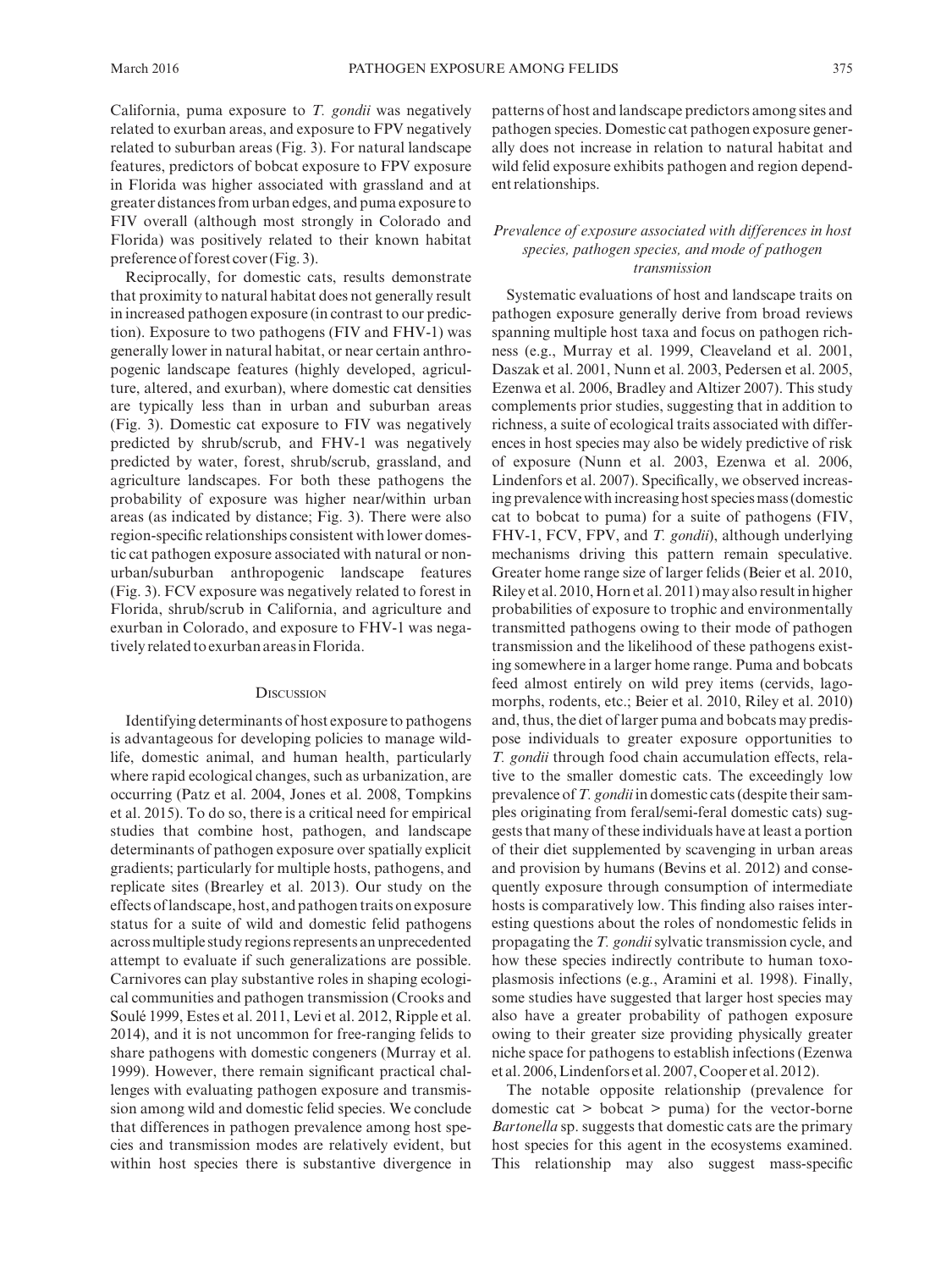allometries associated with host ecology (i.e., home range size, density, or domestication status) or interactive effects with mode of pathogen transmission. For example, densities of domestic cat populations are higher than bobcat populations, which in turn exceed puma (Cox et al. 2006, Dabritz et al. 2006, Burdett et al. 2010, Riley et al. 2010). The relatively higher densities of domestic cat populations are conducive to supporting abundant populations of *Ctenocephalides felis* vectors and an increased force of transmission for *Bartonella* sp. (Bevins et al. 2012). While little research on the abundance and spatial distribution of vectors in the environment exists, further research on this and associations with habitat utilization by felid hosts (or potential alternative host taxa) would be valuable.

Although unprecedented at this scale, we acknowledge this study is limited to only six pathogens, resulting in some limitations to inferences. For example, inclusion of more shared vector-borne, trophic, and environmentally transmitted pathogens would be valuable to further explore the effect of transmission mode on pathogen exposure. There was also some variation among directly transmitted pathogens in the probability of exposure (FIV was greater than FHV-1 and FCV), though this did not affect the relationship among transmission modes. Further research to study the generalities of exposure relationships in relation to interspecific host traits and modes of pathogen transmission on prevalence could also focus on other co-occurring host taxa (such as canids and cervids in North America), or experiments utilizing model organisms, such as rodents or invertebrates.

# *Host traits as common predictors of directly transmitted pathogens within host species*

Being male and older are commonly assumed predictors of host exposure status for directly transmitted pathogens (e.g., Courchamp et al. 1998, Biek et al. 2006, Bevins et al. 2012). In support of our *a priori* prediction, being male was predictive, albeit inconsistently, of directly transmitted pathogens only. Our findings may also suggest an interaction between bobcat densities and sex specific risk of directly transmitted pathogen exposure. Bobcat densities, where they have been studied, are greater (and home ranges smaller) in California than Colorado or Florida (Karpowitz 1981, Jackson 1986, Wassmer et al. 1988, Riley et al. 2010), and being male positively predicted bobcat exposure to FIV and FHV-1 in California, but not the other study regions. This relationship may apply to other host taxa with variable densities across geographic ranges.

Also consistent with our predictions, age was predictive of both direct and indirectly transmitted pathogen exposures. Logically, the probability of exposure has a time/age-dependent component for any pathogen (Hudson et al. 2002). However, age was only infrequently detected as a predictor of direct and indirectly transmitted pathogen exposure (puma FIV, bobcat *Bartonella* sp., and *T. gondii*, not predictive for domestic cats). Positive age– prevalence relationships can often become obscured for a variety of reasons, for example where indirect pathogen exposure is highly heterogeneous or episodic either spatially or temporally, which is a characteristic of some indirectly transmitted pathogens (e.g., Stapp et al. 2009). Similarly, if exposure to indirectly transmitted pathogens is high in early life, then positive relationships between age and exposure may be obscured if animals are not sampled at a young enough age. Vertical transmission can also obscure age–prevalence relationships, but for the pathogens we investigated this is a relatively rare phenomenon. Further research on relationships between age and mode of pathogen transmission may benefit from expanding the range of hosts and pathogens evaluated and more precise estimates of host age than what was available in this study.

# *Similarity of predictors of pathogen exposure among wild felids, relative to domestic cats*

There is little published systematic information contrasting predictors of pathogen exposure among similar host taxa (Brearley et al. 2013). Our results suggest that determinants of exposure were widely divergent between the wild felid species. Of the two host and 11 landscape predictors of exposure to the six pathogens evaluated for puma and bobcats, only one pathogen (*T. gondii*) had any consistent predictors of exposure, both of which were site specific; age positively predicted puma and bobcat exposure in Colorado and grassland negatively predicted such exposure in Florida. This broad incongruence among predictors of pathogen exposure is contrary to our *a priori* prediction that wild felids exposures would be similar owing to their landscape associations. Indeed, predictors of pathogen exposure differed for all three felid host species. The only similarity in predictors among domestic and wild felids was increased probability of FHV-1 exposure in male domestic cats and bobcats, and increased exposure of the host specific pathogen FIV near urban areas in Colorado.

## *Proximity to the wildland–urban interface and pathogen exposure*

It has been suggested that increased intraspecific pathogen exposure may result from increased home range overlap, population densities, and contact of wild and domestic carnivores along anthropogenic boundaries (Riley 2006, Riley et al. 2006, Bevins et al. 2012, Lee et al. 2012). Such edges may also be a source of spillover events for pathogens able to infect multiple host species. Such events can have devastating impacts on wildlife; for example, canine distemper virus infection of African carnivores, and feline leukemia virus outbreaks in Iberian lynx and Florida panther have resulted in high morbidity and mortality in these threatened carnivores (Roelke-Parker et al. 1996, Cleaveland et al. 2000, Brown et al. 2008, Cunningham et al. 2008, Meli et al. 2009). Conversely, wildlife species are reservoirs of many diseases of domestic animals and humans, including West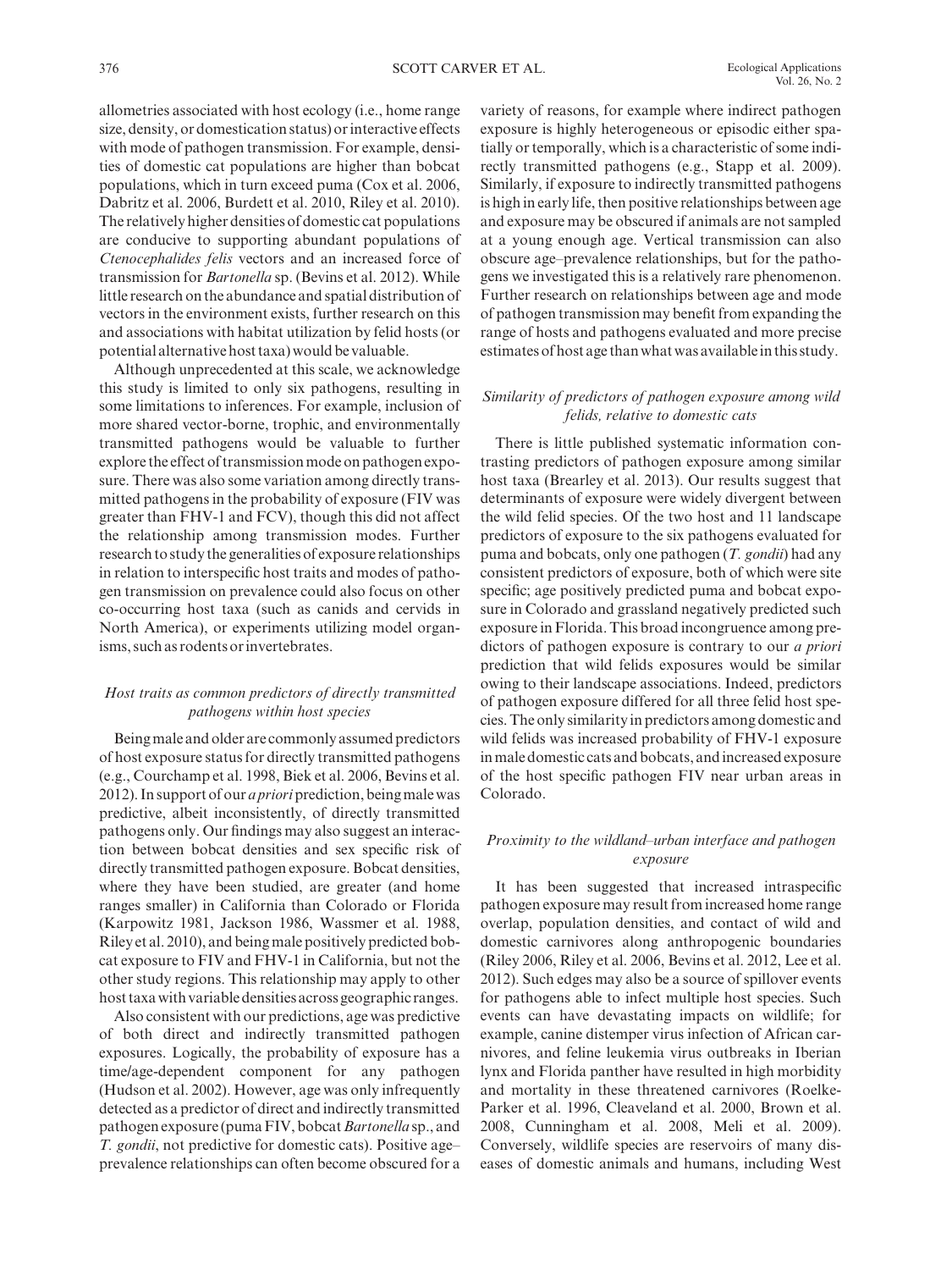Nile virus, Ebola, and influenza (Leroy et al. 2005, Vandegrift et al. 2010, Kilpatrick 2011, Shaman and Lipsitch 2013). Indeed, emerging infectious diseases of humans are strongly associated with mammals that utilize human-modified environments (McFarlane etal. 2012).

We thus predicted proximity to the wildland–urban interface would positively influence disease exposure for wild and domestic felids, and used multiple classifications of anthropogenic land use, as well as distance to urban edge, to test this hypothesis. This is an advance on other comparable studies, which generally consider all urbanization equal (Bradley and Altizer 2007, Brearley et al. 2013). In support of our prediction, urbanization (suburban development specifically) positively predicted puma exposure to *Bartonella* sp. in California, suggesting puma are exposed to increased *C. felis* vectors along urban edges, and this possibly represents vector-mediated crossspecies transmission from sympatric domestic cats. This relationship may have been observed only in California owing to the high prevalence of *Bartonella* sp. exposure in domestic cats at this site, relative to Colorado and Florida (Bevins et al. 2012). Puma exposure to FHV-1 also increased near urban edges in Florida, suggesting possible increased exposure through increased intraspecific contact or home range overlap along the urban edge (Riley 2006, Riley et al. 2006), or interspecific contact with domestic cats (such as periodic predation events). Puma disease exposure (feline leukemia virus) through contact with domestic cats is known to have previously occurred in this region (Brown et al. 2008, Cunningham et al. 2008). Similarly, bobcat exposure to *T. gondii* in Florida and FIV in Colorado and Florida increased near urban edges. Increased *T. gondii* exposure near urban edges may reflect increased urban associated prey sources for bobcats in Florida, relative to California and Colorado. For FIV, cross-species transmission is improbable owing to the host-specific nature of this pathogen, and thus increased bobcat densities or home range overlap near urban edges may be the mechanism(s) to facilitate increased exposure in these regions (Riley 2006, Riley et al. 2006). Beside this result, we did not detect consistent positive signals of proximity to urbanization on pathogen exposure among wild felids or of proximity to natural habitat on pathogen exposure in domestic cats. We acknowledge that not all study sites are equal, and intensive studies at additional sites would further elucidate the context specific nature of the wildland–urban interface on pathogen exposure.

On the contrary, our results also demonstrate support for increased exposure to certain pathogens of wild felids in natural landscapes. For example, natural land cover predictors of puma exposure to FIV across sites and bobcats to FPV in Florida reflected known habitat preferences for forested areas and increased distance to anthropogenic development respectively (Crooks 2002, Ordenaña et al. 2010). Their increased exposure in these areas may be due to greater intraspecific contact (Cox et al. 2006, Burdett et al. 2010). The negative relationship of bobcat FIV and puma FPV exposure to suburban land cover in California may reflect altered behaviors and avoidance of urban areas (Crooks 2002, Ordenaña et al. 2010). Conversely, natural landscape features and anthropogenic landscape features where domestic cat abundances are generally low (e.g., agriculture, altered, exurban, and highly developed) were often a negative determinant of their pathogen exposure, likely reflecting their lower densities near these areas and reduced intraspecific force of infection.

Surprisingly, we did not observe positive relationships among urban predictors and domestic cat pathogen exposure status, even though their densities are higher in these areas. This potentially reflects the small home range size of domestic cats, resulting in limited variation in surrounding land cover types (Appendices A and B). Anthropogenic features dominated the landscape characteristics within most domestic cat home ranges, reducing the power to detect positive associations between pathogen exposure and urban variables. However, using Euclidean distance to urban edge we were able to overcome this potential problem, showing higher domestic cat exposure to FIV and FHV-1 within urban areas, consistent with their higher densities (Crooks 2002, Ordenaña et al. 2010). More broadly, higher resolution home range information of hosts (such as measured by radio-tracking or GPS collars) may increase the sensitivity to detect relationships between landscape and pathogen exposure than the buffered capture locations we used. Though individual home range measurements were logistically infeasible given the large scope of this study, this could be a feature of future site specific/intensive investigations.

It should also be acknowledged that this study took a relatively broad approach, considering pathogens capable of crossing between host species, with the exception of FIV. The pathogens we evaluated are well known infections of puma, bobcat, and domestic cats. However, further research on the extent to which these pathogens can freely infect from one host to the other without significant adaptation would be valuable. FIV, as mentioned previously, is most commonly a species-specific infection with transmission between wild felids rare, and no known transmission from domestic to wild felids (Lee et al. 2014). *Bartonella* sp. (*B. henselae* and *B. clarridigea* here) and *T. gondii* are generally considered to cross felid (and a wider host range for *T. gondii*) species barriers. Similarly, indistinguishable strains of FPV (at the VP2 locus) have been shown in domestic cat and puma compatible with onward viral transmission, and highly related strains between puma and bobcat are also known (Allison et al. 2013). Less is known about FHV-1 and FCV. Recently discovered feline species-specific gammaherpesviruses (Troyer et al. 2014) may suggest alphaherpesviruses (such as FHV-1) require adaptation for cross-felid transmission. On the other hand, reports in the literature suggest cross-felid transmission of FCV may be less restricted (Smith et al. 1998), but this remains to be specifically investigated.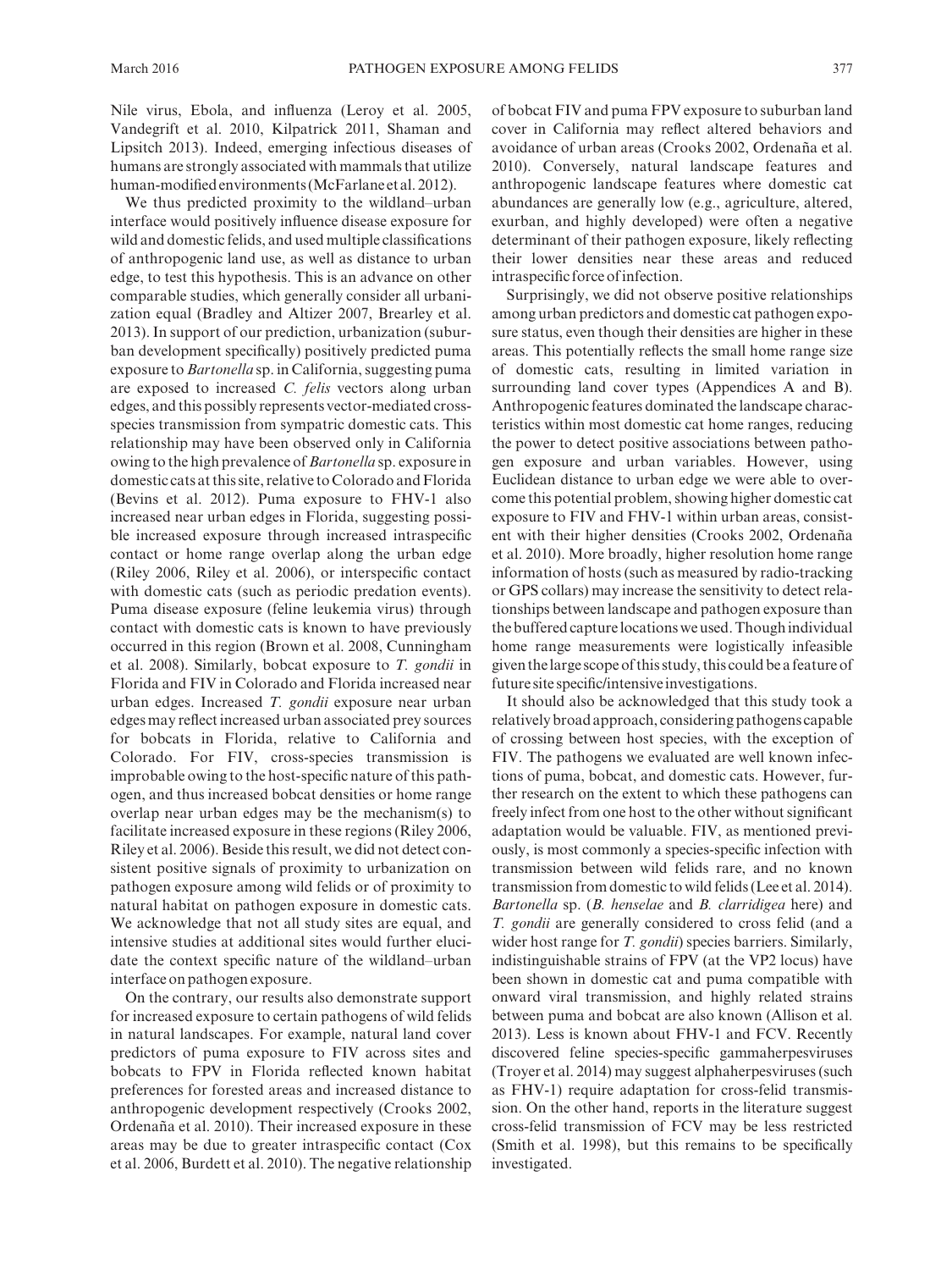## *Conclusions, implications, and future directions*

We identified differences in pathogen prevalence that were associated with differences in host species and mode of pathogen transmission. However, within host species we noted substantive complexity in predictors of individual pathogen exposure, highlighting important challenges for future research. Indeed, we identified relatively few host and landscape predictors of pathogen exposure for the three felid species overall, demonstrating the difficulties associated with understanding disease exposure in these difficult to study taxa. Analysis of co-exposure and infection patterns could potentially contribute to a more nuanced appreciation of exposure patterns across the landscape. For example a behavior modifying pathogen, like *T. gondii*, may impact co-exposure to other agents through increased contacts with conspecifics and other organisms (Lafferty 2006, Al-Kappany et al. 2011, Flegr 2013). Similarly, additional research on contact rates within and among host species and genders might yield greater insight into mechanisms driving differences in pathogen exposures. Further, the pathogens evaluated here are not routinely considered highly pathogenic and threatening to wild or domestic felid populations, but this assumption remains largely unexplored, due to the impracticality of experimental studies on these carnivores, particularly the wild felids. Some pathogens may have mild to moderate direct or indirect impacts on felid survival, or influence the pathogenicity of other pathogens, such as may be caused by the immunosupressive FIV (Bendinelli et al. 1995, Roelke et al. 2006). Analytical approaches, such as age-based force-of-infection models (Heisey et al. 2006), may be a useful alternative to explore the impact of pathogens on wild felid, and other wild host, populations.

This study found pathogen and region dependent relationships in relation to the hypothesis that home-range pile-up is a risk for disease transmission in wild felids (Riley 2006, Riley et al. 2006). For both domestic and wild felids our findings also suggest that pathogen exposure patterns likely are most reflective of propagation in habitat that is most frequently used by each felid species. We thus conclude that pathogens evaluated in this study, primarily directly transmitted forms, appear commonly sustained by intraspecific interactions outside of the wildland–urban interface. This does not undercut the importance of the wildland–urban interface as a location of spillover for these felid hosts, or other wildlife, but rather suggests these events are likely rare and difficult to detect through evaluation of pathogen exposure patterns. Similarly, management to avoid such events may be best positioned to target reduction of the probability of interactions among domestic and wild felids, or vaccination of one of these groups around the wildland–urban interface (i.e., Cunningham et al. 2008). Further research considering phylogenetic and landscape genetic approaches would add valuable insight of pathogen transmission processes within and among these felid species (i.e., Lee et al. 2012).

This study demonstrates that understanding intra- and interspecific pathogen transmission among wild and domestic felids, and other host species, remains a challenging and exciting frontier for disease ecologists and epidemiologists.

#### **ACKNOWLEDGEMENTS**

This study was supported by the National Science Foundation Ecology of Infectious Disease Research Program (NSF EF-0723676 and 1413925), and writing of the manuscript was facilitated by a University of Tasmania Visiting Scholarship to Sue VandeWoude. We thank K. Lafferty and two anonymous reviewers for comments and suggestions that helped improve this paper. Multiple humane societies and animal care centers helped with domestic cat samples, including the Montrose Animal Shelter, Ventura County Animal Shelter, Corona Animal Shelter, Escondido Animal Shelter, Pinegate Veterinary Center, Feral Cat Coalition, Boulder Humane Society, and Second Chance Humane Society. We acknowledge A. Griffith, M. Brewer, J. Hawley, A. Morris, V. Scorza, J. Bauer, E. York, M. Ehlbroch, M. Puzzo, G. Lee, and B. Millsap for assistance with sample collection and processing. We also thank Colorado Parks and Wildlife, U.S. Geological Survey, Florida Fish and Wildlife Conservation Commission, National Park Service, California Department of Fish and Wildlife, California State Parks, The Nature Conservancy, and The Anza Borrego Foundation for their collaboration and/or financial support for puma and bobcat capture and sampling. Any use of trade, product, or firm names is for descriptive purposes only and does not imply an endorsement by the U.S. Government.

## LITERATURE CITED

- Al-Kappany, Y. M., M. R. Lappin, O. C. H. Kwok, S. A. Abu-Elwafa, M. Hilali, and J. P. Dubey. 2011. Seroprevalence of *Toxoplasma gondii* and concurrent *Bartonella* spp., feline immunodeficiency virus, feline leukemia virus, and *Dirofilaria immitis* infections in Egyptian cats. Journal of Parasitology 97:256–258.
- Allison, A. B., D. J. Kohler, K. A. Fox, J. D. Brown, R. W. Gerhold, V. I. Shearn-Bochsler, E. J. Dubovi, C. R. Parrish, and E. C. Holmes. 2013. Frequent crossspecies transmission of parvoviruses among diverse carnivore hosts. Journal of Virology 87:2342–2347.
- Aramini, J. J., C. Stephen, and J. P. Dubey. 1998. Toxoplasma gondii in Vancouver Island cougars (*Felis concolor vancouverensis*): serology and oocyst shedding. Journal of Parasitology 84:438–440.
- Beier, P., S. P. D. Riley, and R. M. Sauvajot. 2010. Mountain lions (*Puma concolor*). Pages 141–156 *in* S. D. Gehert, S. P. D. Riley, and B. L. Cypher, editors. Urban carnivores: ecology, conflict, and conservation. Johns Hopkins University Press, Baltimore, Maryland, USA.
- Bendinelli, M., M. Pistello, S. Lombardi, A. Poli, C. Garzelli, D. Matteucci, L. Ceccherininelli, G. Malvaldi, and F. Tozzini. 1995. Feline immunodeficiency virus—an interesting model for AIDS studies and an important cat pathogen. Clinical Microbiology Reviews 8:87–112.
- Bevins, S. N., et al. 2009. Wild felids as hosts for human plague, western United States. Emerging Infectious Diseases 15:2021–2024.
- Bevins, S. N., et al. 2012. Three pathogens in sympatric populations of pumas, bobcats, and domestic cats: implications for infectious disease transmission. PLoS ONE 7:e31403.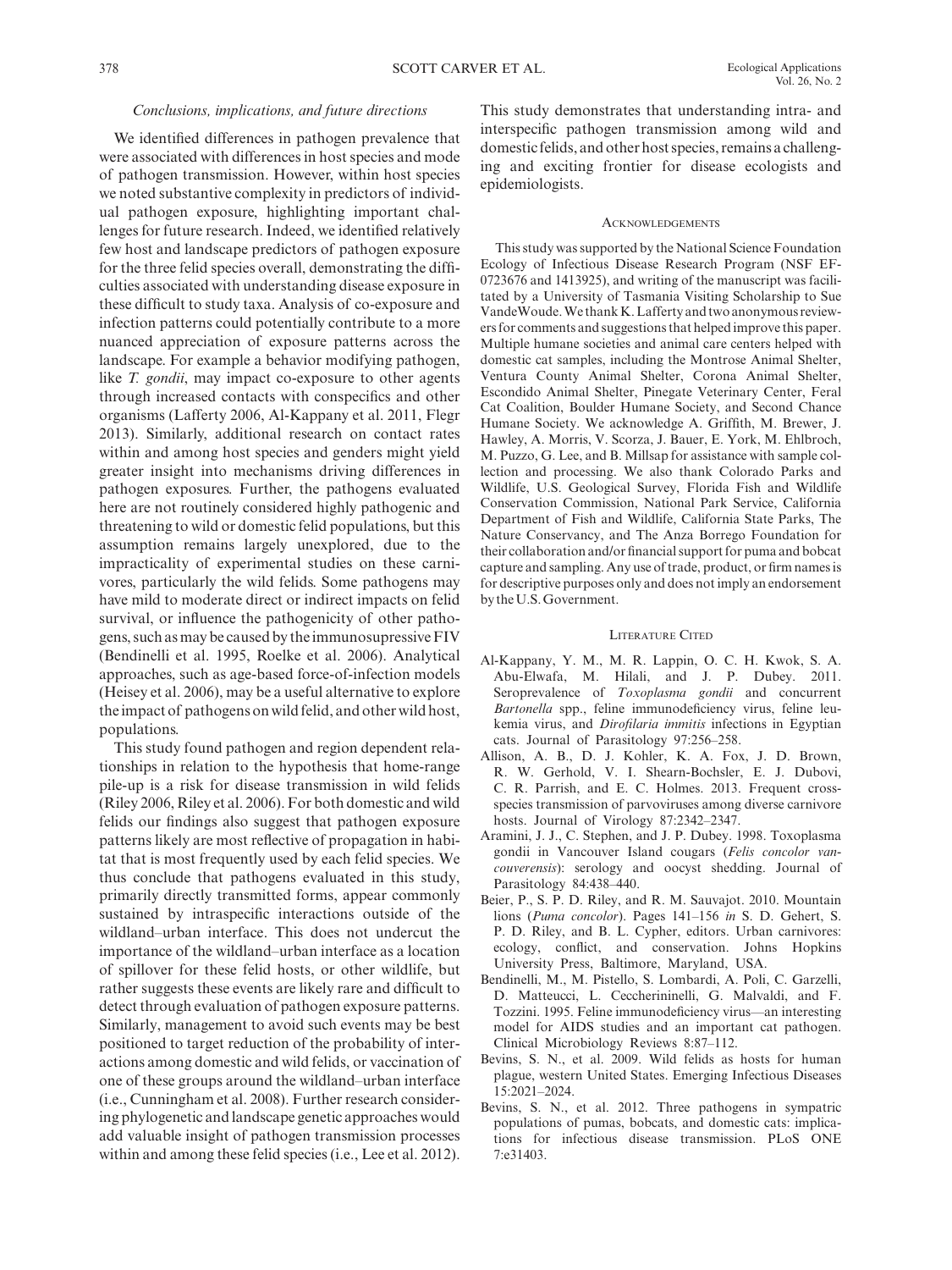- Biek, R., T. K. Ruth, K. M. Murphy, C. R. Jr Anderson, M. Johnson, R. DeSimone, R. Gray, M. G. Hornocker, C. M. Gillin, and M. Poss. 2006. Factors associated with pathogen seroprevalence and infection in rocky mountain cougars. Journal of Wildlife Diseases 42:606–615.
- Bradley, C. A., and S. Altizer. 2007. Urbanization and the ecology of wildlife diseases. Trends in Ecology & Evolution 22:95–102.
- Brearley, G., J. Rhodes, A. Bradley, G. Baxter, L. Seabrook, D. Lunney, Y. Liu, and C. McAlpine. 2013. Wildlife disease prevalence in human-modified landscapes. Biological Reviews 88:427–442.
- Brown, M. A., M. W. Cunningham, A. L. Roca, J. L. Troyer, W. E. Johnson, and S. J. O'Brien. 2008. Genetic characterization of feline leukemia virus from Florida panthers. Emerging Infectious Diseases 14:252–259.
- Burdett, C. L., K. R. Crooks, D. M. Theobald, K. R. Wilson, E. E. Boydston, L. M. Lyren, R. N. Fisher, T. W. Vickers, S. A. Morrison and W. M. Boyce. 2010. Interfacing models of wildlife habitat and human development to predict the future distribution of puma habitat. Ecosphere 1:art4.
- Burnham, K. P., and D. R. Anderson. 2002. Model selection and inference: a practical information-theoretic approach. Spring-Verlag, New York, New York, USA.
- Carver, S., A. V. Scorza, S. N. Bevins, S. P. D. Riley, K. R. Crooks, S. VandeWoude, and M. R. Lappin. 2012. Zoonotic parasites of bobcats around human landscapes. Journal of Clinical Microbiology 50:3080–3083.
- Cleaveland, S., M. G. J. Appel, W. S. K. Chalmers, C. Chillingworth, M. Kaare, and C. Dye. 2000. Serological and demographic evidence for domestic dogs as a source of canine distemper virus infection for Serengeti wildlife. Veterinary Microbiology 72:217–227.
- Cleaveland, S., M. K. Laurenson, and L. H. Taylor. 2001. Diseases of humans and their domestic mammals: pathogen characteristics, host range and the risk of emergence. Philosophical Transactions of the Royal Society B 356:991–999.
- Cooper, N., R. Griffin, M. Franz, M. Omotayo, and C. L. Nunn. 2012. Phylogenetic host specificity and understanding parasite sharing in primates. Ecology Letters 15:1370–1377.
- Courchamp, F., N. G. Yoccoz, M. Artois, and D. Pontier. 1998. At-risk individuals in feline immunodeficiency virus epidemiology: evidence from a multivariate approach in a natural population of domestic cats (*Felis catus*). Epidemiology and Infection 121:227–236.
- Cox, J. J., D. S. Maehr, and J. L. Larkin. 2006. Florida panther habitat use: new approach to an old problem. Journal of Wildlife Management 70:1778–1785.
- Crooks, K. R. 2002. Relative sensitivities of mammalian carnivores to habitat fragmentation. Conservation Biology 16:488–502.
- Crooks, K. R., and M. E. Soulé. 1999. Mesopredator release and avifaunal extinctions in a fragmented system. Nature 400:563–566.
- Cunningham, M. W., et al. 2008. Epizootiology and management of feline leukemia virus in the Florida puma. Journal of Wildlife Diseases 44:537–552.
- Dabritz, H. A., E. R. Atwill, I. A. Gardner, M. A. Miller, and P. A. Conrad. 2006. Outdoor fecal deposition by freeroaming cats and attitudes of cat owners and nonowners toward stray pets, wildlife, and water pollution. Journal of the American Veterinary Medical Association 229:74–81.
- Daszak, P., A. A. Cunningham, and A. D. Hyatt. 2001. Anthropogenic environmental change and the emergence of infectious diseases in wildlife. Acta Tropica 78:103–116.
- Eberle, R., C. J. Baldwin, D. Black, A. A. Kocan, and R. W. Fulton. 1991. Feline herpesvirus infections in bobcats (*Lynx rufus*): disease in experimentally inoculated animals. Journal of Zoo and Wildlife Medicine 22:175–183.
- Estes, J. A., et al. 2011. Trophic downgrading of planet Earth. Science 333:301–306.
- Ezenwa, V. O., S. A. Price, S. Altizer, N. D. Vitone, and K. C. Cook. 2006. Host traits and parasite species richness in even and odd-toed hoofed mammals, Artiodactyla and Perissodactyla. Oikos 115:526–536.
- Flegr, J. 2013. How and why *Toxoplasma* makes us crazy. Trends in Parasitology 29:156–163.
- Foley, J. E., P. Swift, K. A. Fleer, S. Torres, Y. A. Girard, and C. K. Johnson. 2013. Risk factors for exposure to feline pathogens in California mountain lions (*Puma concolor*). Journal of Wildlife Diseases 49:279–293.
- Franklin, S. P., J. L. Troyer, J. A. Terwee, L. M. Lyren, W. M. Boyce, S. P. D. Riley, M. E. Roelke, K. R. Crooks, and S. VandeWoude. 2007a. Frequent transmission of immunodeficiency viruses among bobcats and pumas. Journal of Virology 81:10961–10969.
- Franklin, S. P., J. L. Troyer, J. A. TerWee, L. M. Lyren, R. W. Kays, S. P. D. Riley, W. M. Boyce, K. R. Crooks, and S. Vandewoude. 2007b. Variability in assays used for detection of lentiviral infection in bobcats (*Lynx rufus*), pumas (*Puma concolor*), and ocelots (*Leopardus pardalis*). Journal of Wildlife Diseases 43:700–710.
- Fry, J., G. Xian, S. Jin, J. Dewitz, C. Homer, L. Yang, C. Barnes, N. Herold, and J. Wickham. 2011. Completion of the 2006 National Land Cover Database for the conterminous United States. Photogrammetric Engineering and Remote Sensing 77:858–864.
- Gelman, A., and H. Hill. 2007. Data analysis using regression and multilevel/hierarchical models. Cambridge University Press, New York, New York, USA.
- Hawthorne, B. L. 2012. Geospatial modelling environment. [http://www.spatialecology.com/gme/.](http://www.spatialecology.com/gme/)
- Heisey, D. M., D. O. Joly, and F. Messier. 2006. The fitting of general force-of-infection models to wildlife disease prevalence data. Ecology 87:2356–2365.
- Hiestand, S. J., C. K. Nielsen, and F. A. Jimenez. 2014. Epizootic and zoonotic helminths of the bobcat (*Lynx rufus*) in Illinois and a comparison of its helminth component communities across the American Midwest. Parasite 21:4.
- Horn, J. A., N. Mateus-Pinilla, R. E. Warner, and E. J. Heske. 2011. Home range, habitat use, and activity patterns of free-roaming domestic cats. Journal of Wildlife Management 75:1177–1185.
- Hudson, P. J., A. Rizzoli, B. T. Grenfell, H. Heesterbeek, and A. P. Dobson. 2002. The ecology of wildlife diseases. Oxford University Press, New York, New York, USA.
- Jackson, D. H. 1986. Ecology of bobcats in east-central Colorado. Colorado State University, Fort Collins, Colorado, USA.
- Jensen, W. A., M. Z. Fall, J. Rooney, D. L. Kordick, and E. B. Breitschwerdt. 2000. Rapid identification and differentiation of *Bartonella* species using a single-step PCR assay. Journal of Clinical Microbiology 38:1717–1722.
- Jones, K. E., N. G. Patel, M. A. Levy, A. Storeygard, D. Balk, J. L. Gittleman, and P. Daszak. 2008. Global trends in emerging infectious diseases. Nature 451:990–993.
- Karpowitz, J. T. 1981. Home ranges and movements of Utah bobcats with reference to habitat selection and prey base. Brigham Young University, Provo, Utah, USA.
- Kilpatrick, A. M. 2011. Globalization, land use, and the invasion of West Nile virus. Science 334:323–327.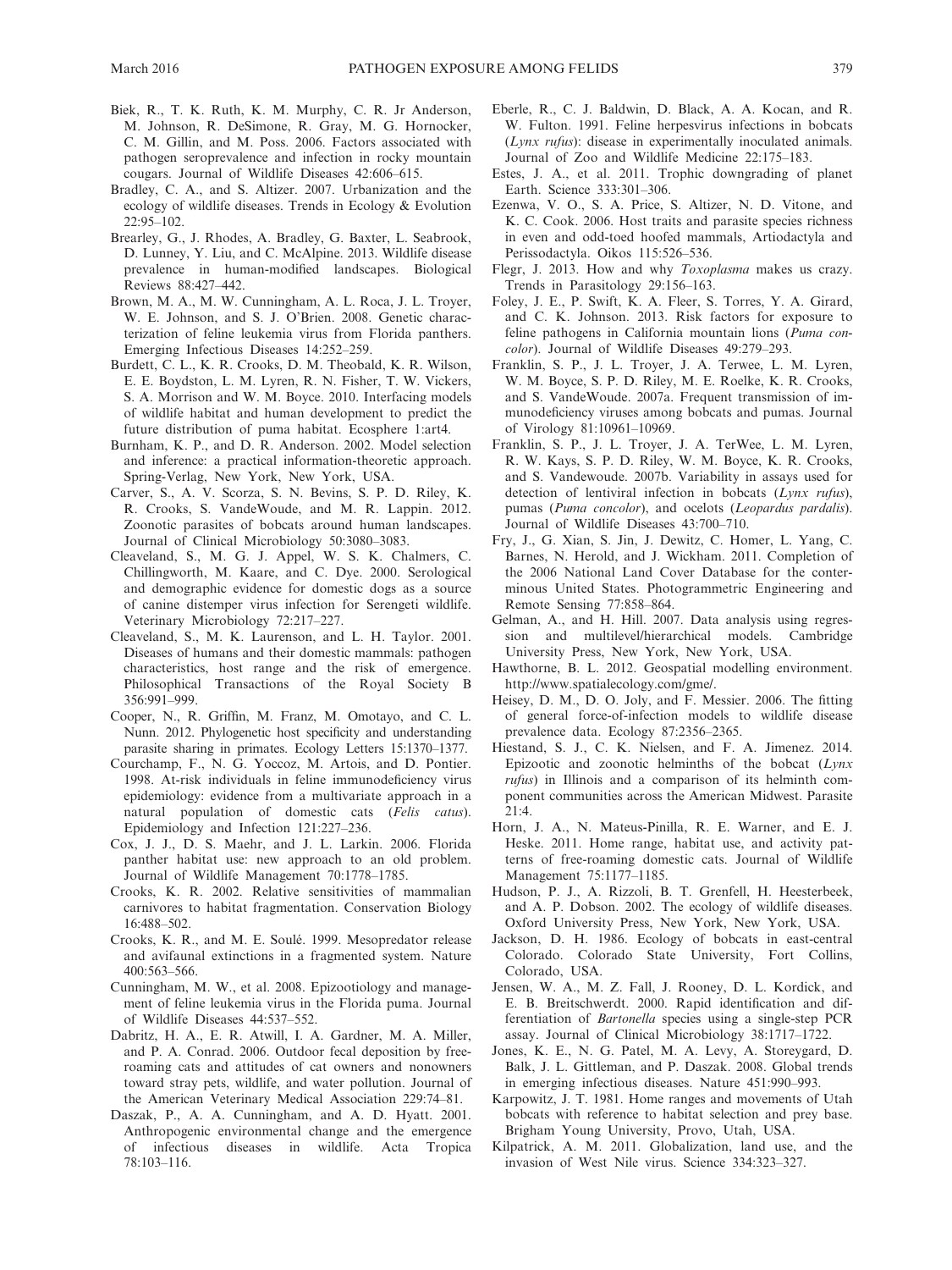- Lafferty, K. D. 2006. Can the common brain parasite, *Toxoplasma gondii*, influence human culture? Proceedings of the Royal Society B 273:2749–2755.
- Lappin, M. R., and C. C. Powell. 1991. Comparison of latex agglutination, indirect hemagglutination, and ELISA techniques for the detection of *Toxoplasma gondii* specific antibodies in the serum of cats. Journal of Veterinary Internal Medicine 5:299–301.
- Lappin, M. R., E. R. Jacobson, G. V. Kollias, C. C. Powell, and J. Stover. 1991. Comparison of serologic assays for the diagnosis of toxoplasmosis in nondomestic felids. Journal of Zoo and Wildlife Medicine 22:169–174.
- Lappin, M. R., J. Andrews, D. Simpson, and W. A. Jensen. 2002. Use of serologic tests to predict resistance to feline herpesvirus 1, feline calicivirus, and feline parvovirus infection in cats. Journal of the American Veterinary Medical Association 220:38–42.
- Lee, J. S., E. W. Ruell, E. E. Boydston, L. M. Lyren, R. S. Alonso, J. L. Troyer, K. R. Crooks, and S. VandeWoude. 2012. Gene flow and pathogen transmission among bobcats (*Lynx rufus*) in a fragmented urban landscape. Molecular Ecology 21:1617–1631.
- Lee, J. S., et al. 2014. Evolution of puma lentivirus in bobcats (*Lynx rufus*) and mountain lions (*Puma concolor*) in North America. Journal of Virology 88:7727–7737.
- Lelu, M., M. Langlais, M. L. Poulle, and E. Gilot-Fromont. 2010. Transmission dynamics of *Toxoplasma gondii* along an urban-rural gradient. Theoretical Population Biology 78:139–147.
- Leroy, E. M., B. Kumulungui, X. Pourrut, P. Rouquet, A. Hassanin, P. Yaba, A. Delicat, J. T. Paweska, J. P. Gonzalez, and R. Swanepoel. 2005. Fruit bats as reservoirs of Ebola virus. Nature 438:575–576.
- Levi, T., A. M. Kilpatrick, M. Mangel, and C. C. Wilmers. 2012. Deer, predators, and the emergence of Lyme disease. Proceedings of the National Academy of Sciences 109:10942–10947.
- Lindenfors, P., C. L. Nunn, K. E. Jones, A. A. Cunningham, W. Sechrest, and J. L. Gittleman. 2007. Parasite species richness in carnivores: effects of host body mass, latitude, geographical range and population density. Global Ecology and Biogeography 16:496–509.
- Lloyd-Smith, J. O., D. George, K. M. Pepin, V. E. Pitzer, J. R. C. Pulliam, A. P. Dobson, P. J. Hudson, and B. T. Grenfell. 2009. Epidemic dynamics at the human-animal interface. Science 326:1362–1367.
- Logan, K. A., and L. L. Sweanor. 2001. Desert puma: evolutionary ecology and conservation of an enduring carnivore. Island Press, Washington, D.C., USA.
- McFarlane, R., A. Sleigh, and T. McMichael. 2012. Synanthopy of wild mammals as a determinant of emerging infectious diseases in the Asian-Australasian region. EcoHealth 9:24–35.
- Meli, M. L., et al. 2009. Feline leukemia virus and other pathogens as important threats to the survival of the critically endangered Iberian lynx (*Lynx pardinus*). PLoS ONE 4:e4744.
- Murray, D. L., C. A. Kapke, J. F. Evermann, and T. K. Fuller. 1999. Infectious disease and the conservation of free-ranging large carnivores. Animal Conservation 2:241–254.
- Nakamura, K., Y. Ikeda, T. Miyazawa, N. T. P. Nguyen, D. D. Duong, K. H. Le, S. D. Vo, L. V. Phan, T. Mikami, and E. Takahashi. 1999. Comparison of prevalence of feline herpesvirus type 1, calicivirus and parvovirus infections in domestic and leopard cats in Vietnam. Journal of Veterinary Medical Science 61:1313–1315.
- Nunn, C. L., S. Altizer, K. E. Jones, and W. Sechrest. 2003. Comparative tests of parasite species richness in primates. American Naturalist 162:597–614.
- Ordenaña, M. A., et al. 2010. Effects of urbanization on carnivore species distribution and richness. Journal of Mammalogy 91:1322–1331.
- Parrish, C. R., E. C. Holmes, D. M. Morens, E.-C. Park, D. S. Burke, C. H. Calisher, C. A. Laughlin, L. J. Saif, and P. Daszak. 2008. Cross-species virus transmission and the emergence of new epidemic diseases. Microbiology and Molecular Biology Reviews 72:457–470.
- Patz, J. A., et al. 2004. Unhealthy landscapes: policy recommendations on land use change and infectious disease emergence. Environmental Health Perspectives 112:1092–1098.
- Paul-Murphy, J., T. Work, D. Hunter, E. McFie, and D. Fjelline. 1994. Serologic survey and serum biochemical reference ranges of the free-ranging mountain lion (*Felis concolor*) in California. Journal of Wildlife Diseases 30:205–215.
- Pedersen, A. B., S. Altizer, M. Poss, A. A. Cunningham, and C. L. Nunn. 2005. Patterns of host specificity and transmission among parasites of wild primates. International Journal for Parasitology 35:647–657.
- Poulin, R. 1996. Sexual inequalities in helminth infections: a cost of being a male? American Naturalist 147:287–295.
- R Development Core Team. 2008. R: a language and environment for statistical computing. R Foundation for Statistical Computing, Vienna, Austria. [www.r-project.org.](http://www.r-project.org)
- Riley, S. P. D. 2006. Spatial ecology of bobcats and gray foxes in urban and rural zones of a national park. Journal of Wildlife Management 70:1425–1435.
- Riley, S. P. D., J. Foley, and B. Chomel. 2004. Exposure to feline and canine pathogens in bobcats and gray foxes in urban and rural zones of a national park in California. Journal of Wildlife Diseases 40:11–22.
- Riley, S. P. D., J. P. Pollinger, R. M. Sauvajot, E. C. York, C. Bromley, T. K. Fuller, and R. K. Wayne. 2006. A southern California freeway is a physical and social barrier to gene flow in carnivores. Molecular Ecology 15:1733–1741.
- Riley, S. P. D., E. E. Boydston, K. R. Crooks, and L. M. Lyren. 2010. Bobcats (*Lynx rufus*). Pages 121–140 *in* S. D. Gehert, S. P. D. Riley, and B. L. Cypher, editors. Urban carnivores: ecology, conflict, and conservation. Johns Hopkins University Press, Baltimore, Maryland, USA.
- Ripple, W. J., et al. 2014. Status and ecological effects of the world's largest carnivores. Science 343:1241484.
- Roelke, M. E., J. Pecon-Slattery, S. Taylor, S. Citino, E. Brown, C. Packer, S. VandeWoude, and S. J. O'Brien. 2006. T-lymphocyte profiles in FIV-infected wild lions and pumas reveal CD4 depletion. Journal of Wildlife Diseases 42:234–248.
- Roelke-Parker, M. E., et al. 1996. A canine distemper virus epidemic in Serengeti lions (*Panthera leo*). Nature 379: 441–445.
- Ruch-Gallie, R. A., J. K. Veir, J. R. Hawley, and M. R. Lappin. 2011. Results of molecular diagnostic assays targeting feline herpesvirus-1 and feline calicivirus in adult cats administered modified live vaccines. Journal of Feline Medicine and Surgery 13:541–545.
- Shaman, J., and M. Lipsitch. 2013. The El Niño-Southern Oscillation (ENSO)–pandemic influenza connection: coincident or causal? Proceedings of the National Academy of Sciences USA 110:3689–3691.
- Smith, A. W., D. E. Skilling, N. Cherry, J. H. Mead, and D. O. Matson. 1998. Calicivirus emergence from ocean reservoirs: zoonotic and interspecies movements. Emerging Infectious Diseases 4:13–20.